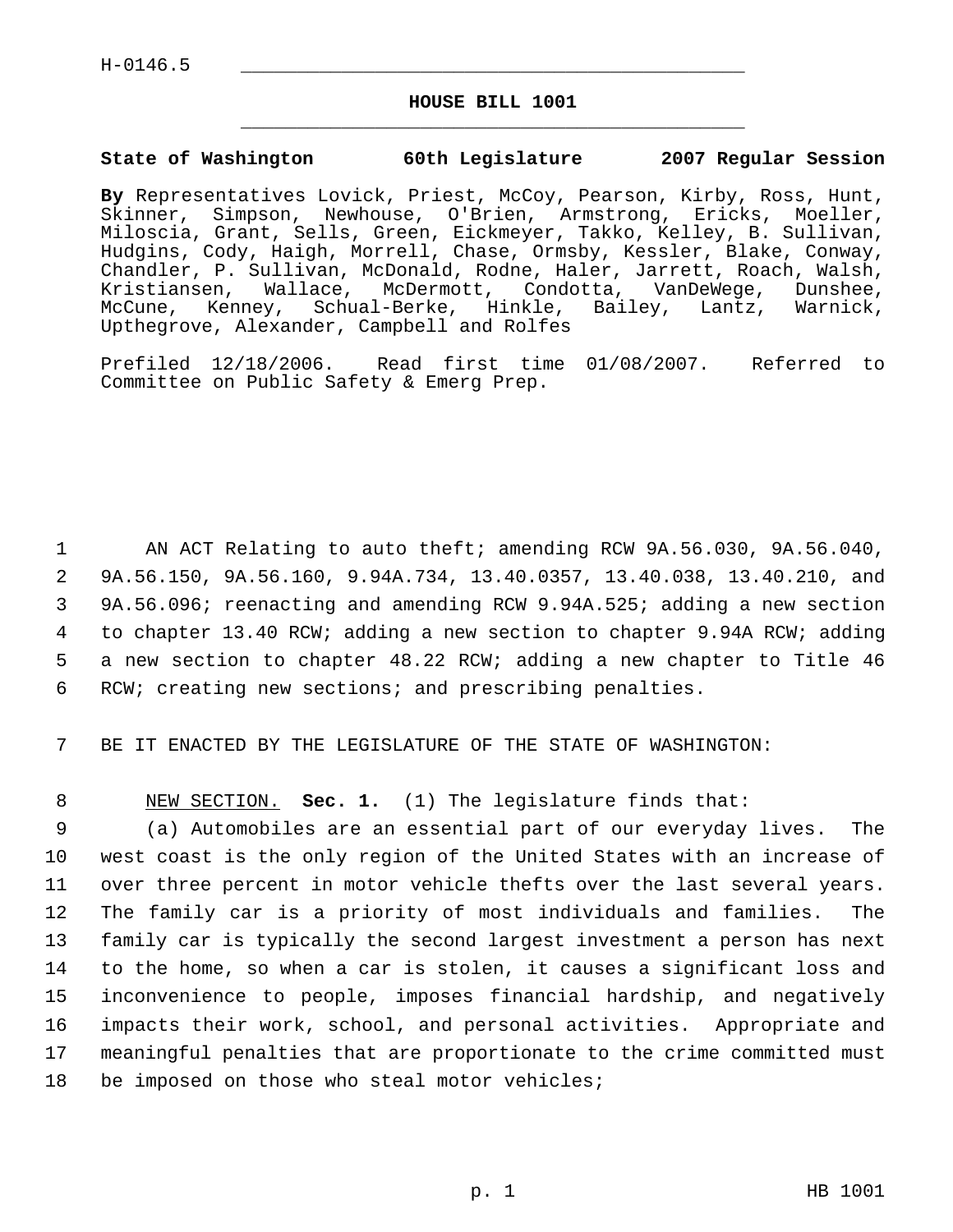(b) In Washington, more than one car is stolen every eleven minutes, one hundred thirty-eight cars are stolen every day, someone's car has a one in one hundred seventy-nine chance of being stolen, and more vehicles were stolen in 2005 than in any other previous year. Since 1994, auto theft has increased over fifty-five percent, while other property crimes like burglary are on the decline or holding steady. The national crime insurance bureau reports that Seattle and Tacoma ranked in the top ten places for the most auto thefts, ninth and tenth respectively, in 2004. In 2005, over fifty thousand auto thefts were reported costing Washington citizens more than three hundred twenty-five million dollars in higher insurance rates and lost vehicles. Nearly eighty percent of these crimes occurred in the central Puget Sound region consisting of the heavily populated areas of King, Pierce, and Snohomish counties;

 (c) Law enforcement has determined that auto theft, along with all the grief it causes the immediate victims, is linked more and more to offenders engaged in other crimes. Many stolen vehicles are used by criminals involved in such crimes as robbery, burglary, and assault. In addition, many people who are stopped in stolen vehicles are found to possess the personal identification of other persons, or to possess methamphetamine, precursors to methamphetamine, or equipment used to cook methamphetamine;

 (d) Juveniles account for over half of the reported auto thefts with many of these thefts being their first criminal offense. It is critical that they, along with first time adult offenders, are appropriately punished for their crimes. However, it is also important that first time offenders who qualify receive appropriate counseling treatment for associated problems that may have contributed to the 29 commission of the crime, such as drugs, alcohol, and anger management; and

 (e) A coordinated and concentrated enforcement mechanism is critical to an effective statewide offensive against motor vehicle theft. Such a system provides for better communications between and among law enforcement agencies, more efficient implementation of efforts to discover, track, and arrest auto thieves, quicker recovery, and the return of stolen vehicles, saving millions of dollars in potential loss to victims and their insurers.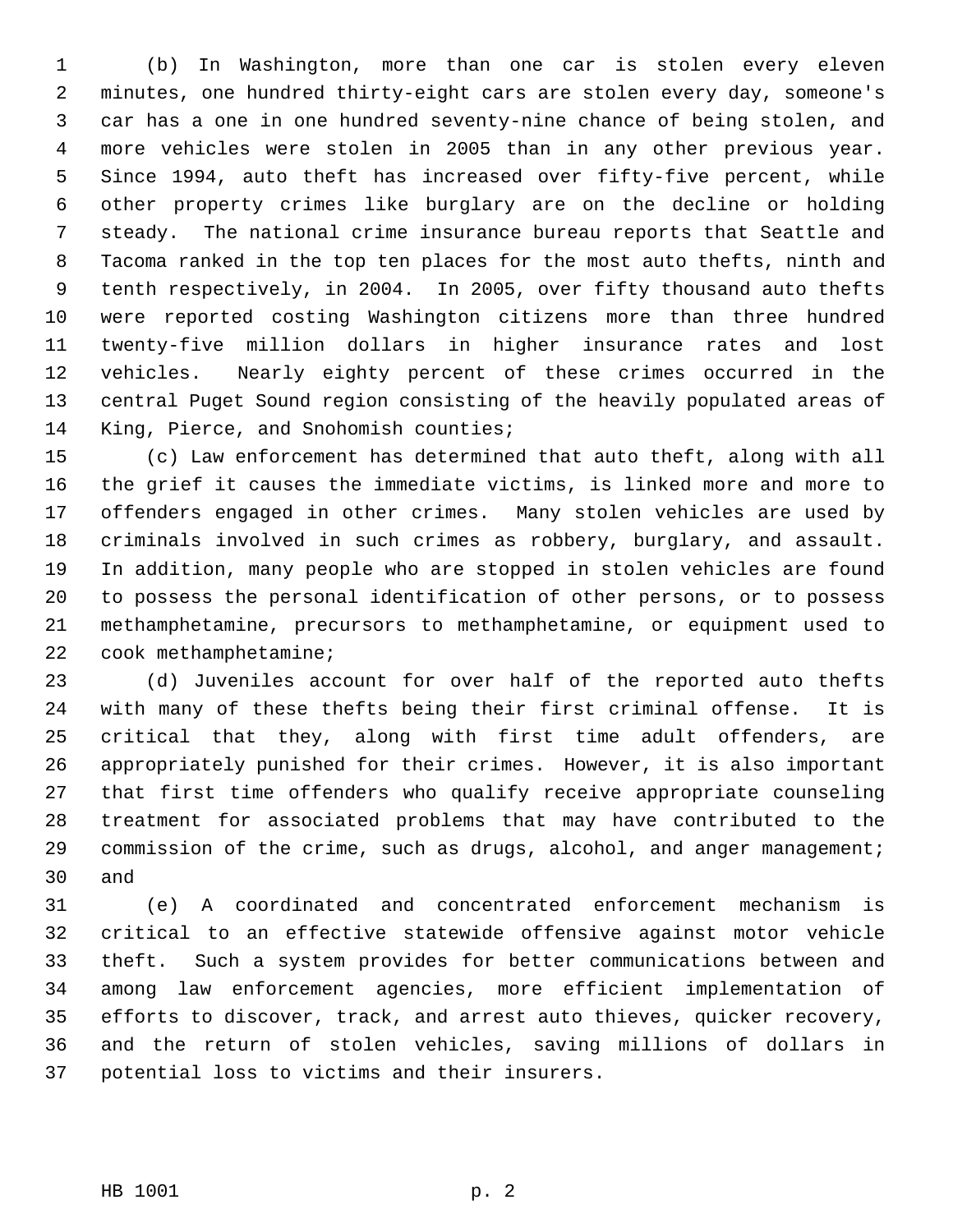(2) It is the intent of this act to deter motor vehicle theft through a statewide cooperative effort by combating motor vehicle theft through tough laws, supporting law enforcement activities, improving enforcement and administration, effective prosecution, public awareness, and meaningful treatment for first time offenders where appropriate. It is also the intent of the legislature to ensure that adequate funding is provided to implement this act in order for real, observable reductions in the number of auto thefts in Washington state.

 **Sec. 2.** RCW 9A.56.030 and 2005 c 212 s 2 are each amended to read as follows:

 (1) A person is guilty of theft in the first degree if he or she commits theft of:

 (a) Property or services which exceed(s) one thousand five hundred dollars in value other than a firearm as defined in RCW 9.41.010;

 (b) Property of any value other than a firearm as defined in RCW 16 9.41.010 taken from the person of another;  $((\theta \cdot \mathbf{r}))$ 

 (c) A search and rescue dog, as defined in RCW 9.91.175, while the 18 search and rescue dog is on duty; or

19 (d) A motor vehicle.

(2) Theft in the first degree is a class B felony.

 **Sec. 3.** RCW 9A.56.040 and 1995 c 129 s 12 are each amended to read as follows:

 (1) A person is guilty of theft in the second degree if he or she commits theft of:

25 (a) Property or services which exceed(s) two hundred  $((and))$  fifty dollars in value other than a firearm as defined in RCW 9.41.010, but does not exceed one thousand five hundred dollars in value; or

 (b) A public record, writing, or instrument kept, filed, or deposited according to law with or in the keeping of any public office or public servant; or

31 (c) An access device( $\overline{t}$  or

 (d) A motor vehicle, of a value less than one thousand five hundred dollars)).

(2) Theft in the second degree is a class C felony.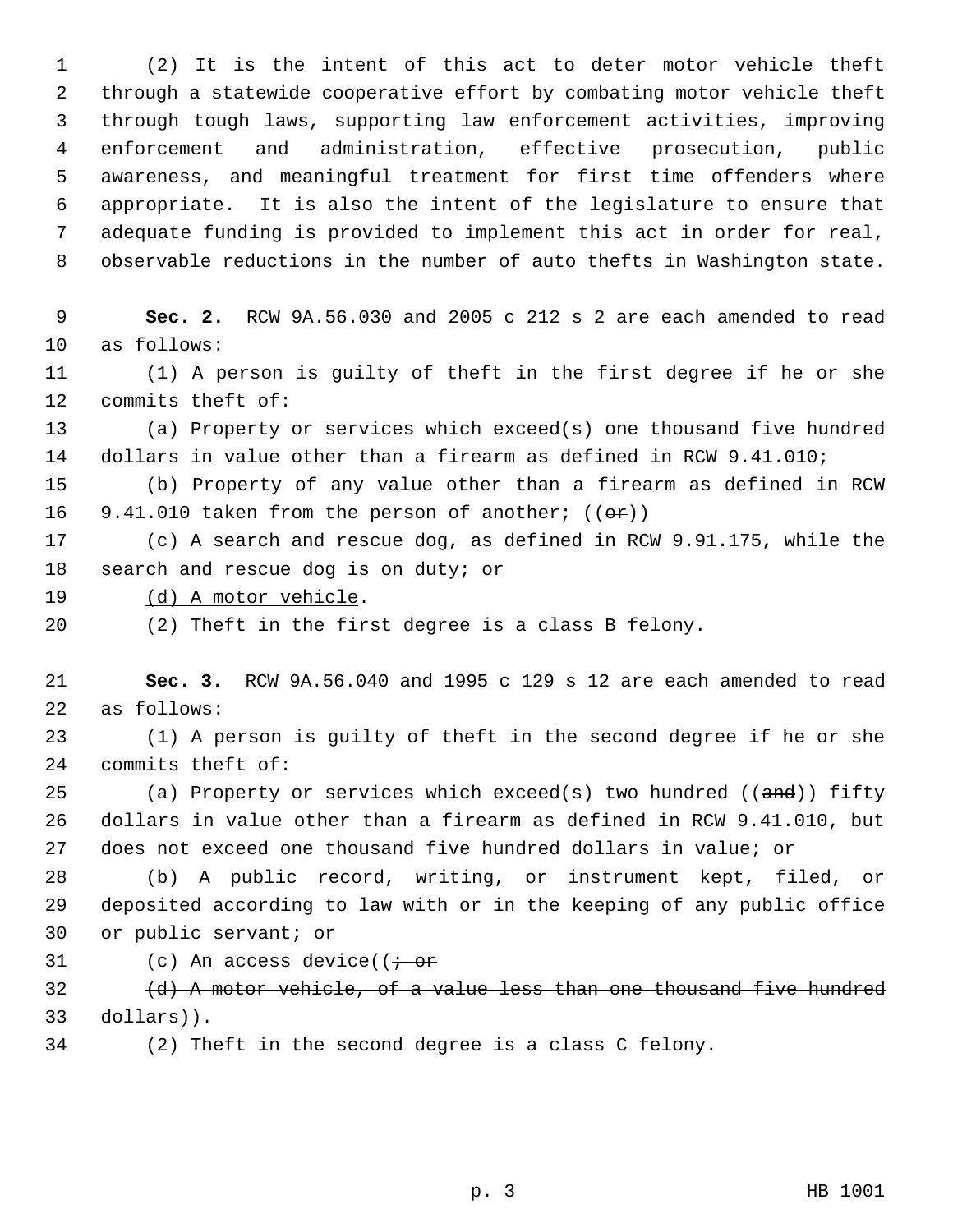**Sec. 4.** RCW 9A.56.150 and 1995 c 129 s 14 are each amended to read as follows:

 (1) A person is guilty of possessing stolen property in the first degree if he or she possesses stolen property other than a firearm as defined in RCW 9.41.010 which exceeds one thousand five hundred dollars in value, or he or she possesses a stolen motor vehicle.

 (2) Possessing stolen property in the first degree is a class B felony.

 **Sec. 5.** RCW 9A.56.160 and 1995 c 129 s 15 are each amended to read as follows:

 (1) A person is guilty of possessing stolen property in the second degree if:

 (a) He or she possesses stolen property other than a firearm as defined in RCW 9.41.010 which exceeds two hundred fifty dollars in value but does not exceed one thousand five hundred dollars in value; or

 (b) He or she possesses a stolen public record, writing or instrument kept, filed, or deposited according to law; or

19 (c) He or she possesses a stolen access device(( $\dot{r}$  or

 $(d)$  He or she possesses a stolen motor vehicle of a value less than 21 one thousand five hundred dollars)).

 (2) Possessing stolen property in the second degree is a class C felony.

 **Sec. 6.** RCW 9.94A.525 and 2006 c 128 s 6 and 2006 c 73 s 7 are each reenacted and amended to read as follows:

 The offender score is measured on the horizontal axis of the sentencing grid. The offender score rules are as follows:

 The offender score is the sum of points accrued under this section rounded down to the nearest whole number.

 (1) A prior conviction is a conviction which exists before the date of sentencing for the offense for which the offender score is being computed. Convictions entered or sentenced on the same date as the conviction for which the offender score is being computed shall be deemed "other current offenses" within the meaning of RCW 9.94A.589.

 (2)(a) Class A and sex prior felony convictions shall always be included in the offender score.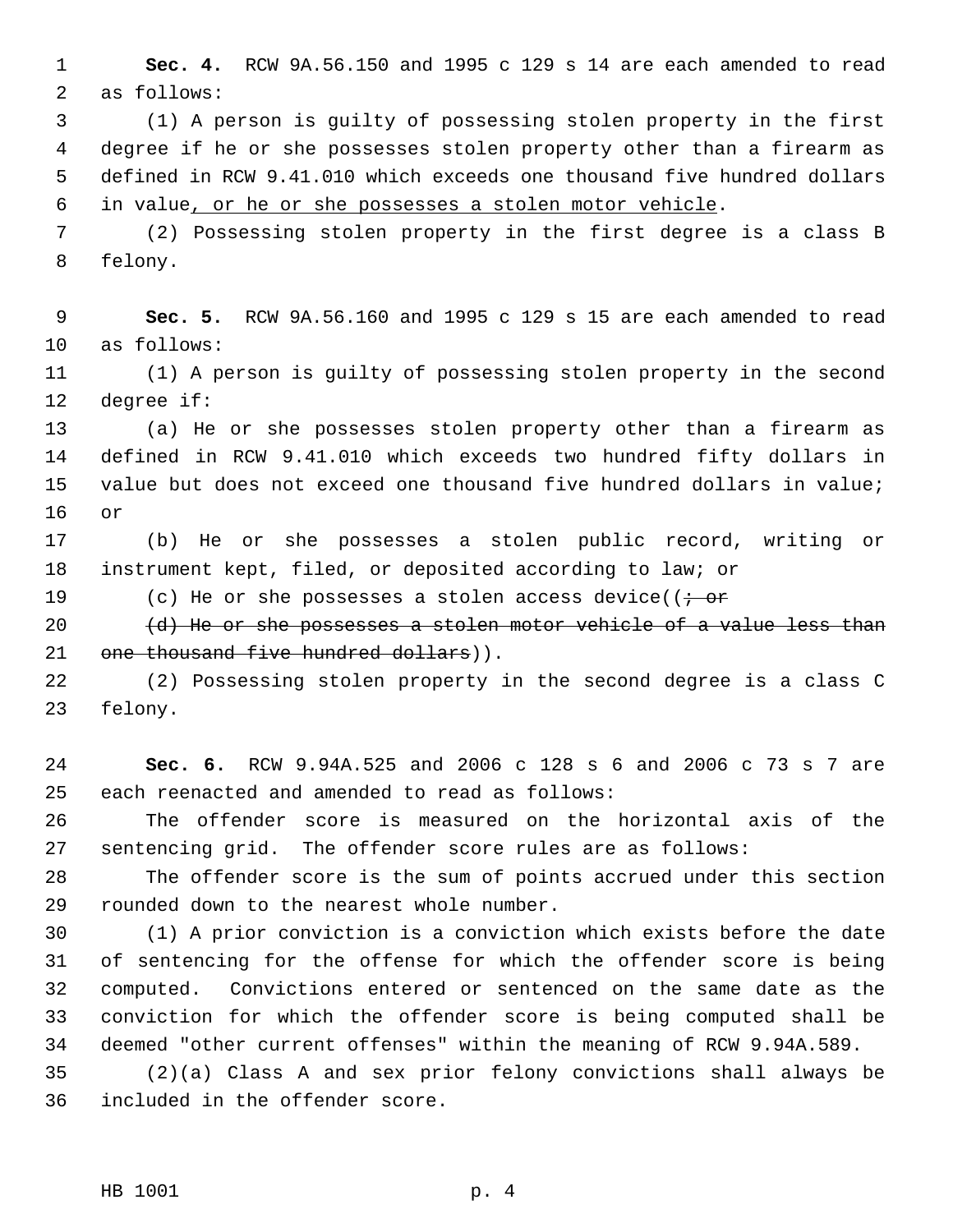(b) Class B prior felony convictions other than sex offenses shall not be included in the offender score, if since the last date of release from confinement (including full-time residential treatment) pursuant to a felony conviction, if any, or entry of judgment and sentence, the offender had spent ten consecutive years in the community without committing any crime that subsequently results in a conviction.

 (c) Except as provided in (e) of this subsection, class C prior felony convictions other than sex offenses shall not be included in the offender score if, since the last date of release from confinement (including full-time residential treatment) pursuant to a felony conviction, if any, or entry of judgment and sentence, the offender had spent five consecutive years in the community without committing any crime that subsequently results in a conviction.

 (d) Except as provided in (e) of this subsection, serious traffic convictions shall not be included in the offender score if, since the last date of release from confinement (including full-time residential treatment) pursuant to a felony conviction, if any, or entry of judgment and sentence, the offender spent five years in the community without committing any crime that subsequently results in a conviction.

 (e) If the present conviction is felony driving while under the influence of intoxicating liquor or any drug (RCW 46.61.502(6)) or felony physical control of a vehicle while under the influence of intoxicating liquor or any drug (RCW 46.61.504(6)), prior convictions of felony driving while under the influence of intoxicating liquor or any drug, felony physical control of a vehicle while under the influence of intoxicating liquor or any drug, and serious traffic offenses shall be included in the offender score if: (i) The prior convictions were committed within five years since the last date of release from confinement (including full-time residential treatment) or entry of judgment and sentence; or (ii) the prior convictions would be considered "prior offenses within ten years" as defined in RCW 46.61.5055.

 (f) This subsection applies to both adult and juvenile prior convictions.

 (3) Out-of-state convictions for offenses shall be classified according to the comparable offense definitions and sentences provided by Washington law. Federal convictions for offenses shall be classified according to the comparable offense definitions and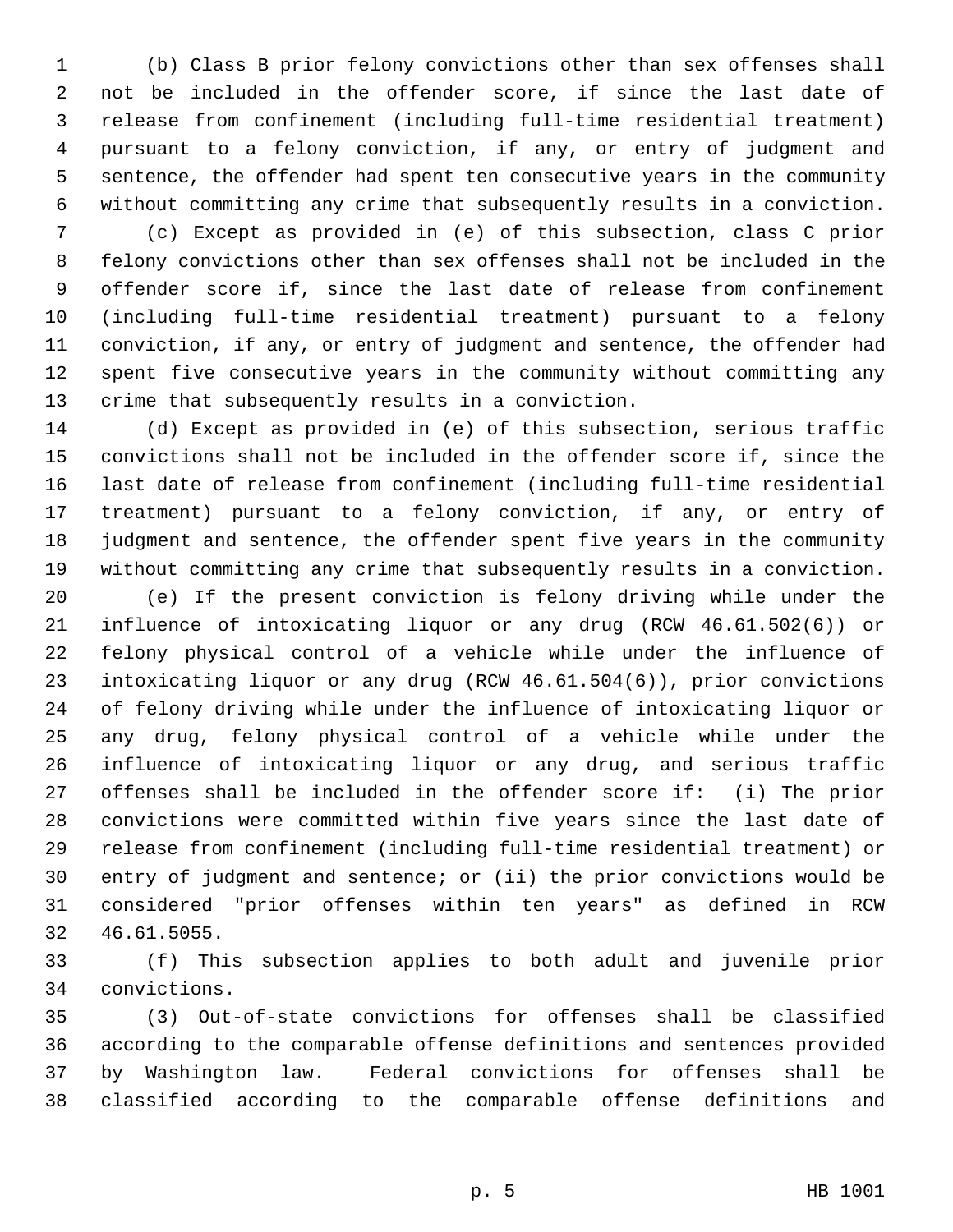sentences provided by Washington law. If there is no clearly comparable offense under Washington law or the offense is one that is usually considered subject to exclusive federal jurisdiction, the offense shall be scored as a class C felony equivalent if it was a felony under the relevant federal statute.

 (4) Score prior convictions for felony anticipatory offenses (attempts, criminal solicitations, and criminal conspiracies) the same as if they were convictions for completed offenses.

 (5)(a) In the case of multiple prior convictions, for the purpose of computing the offender score, count all convictions separately, except:

 (i) Prior offenses which were found, under RCW 9.94A.589(1)(a), to encompass the same criminal conduct, shall be counted as one offense, the offense that yields the highest offender score. The current sentencing court shall determine with respect to other prior adult offenses for which sentences were served concurrently or prior juvenile offenses for which sentences were served consecutively, whether those offenses shall be counted as one offense or as separate offenses using the "same criminal conduct" analysis found in RCW 9.94A.589(1)(a), and if the court finds that they shall be counted as one offense, then the offense that yields the highest offender score shall be used. The current sentencing court may presume that such other prior offenses were not the same criminal conduct from sentences imposed on separate dates, or in separate counties or jurisdictions, or in separate complaints, indictments, or informations;

 (ii) In the case of multiple prior convictions for offenses committed before July 1, 1986, for the purpose of computing the offender score, count all adult convictions served concurrently as one offense, and count all juvenile convictions entered on the same date as one offense. Use the conviction for the offense that yields the highest offender score.

 (b) As used in this subsection (5), "served concurrently" means that: (i) The latter sentence was imposed with specific reference to the former; (ii) the concurrent relationship of the sentences was judicially imposed; and (iii) the concurrent timing of the sentences was not the result of a probation or parole revocation on the former offense.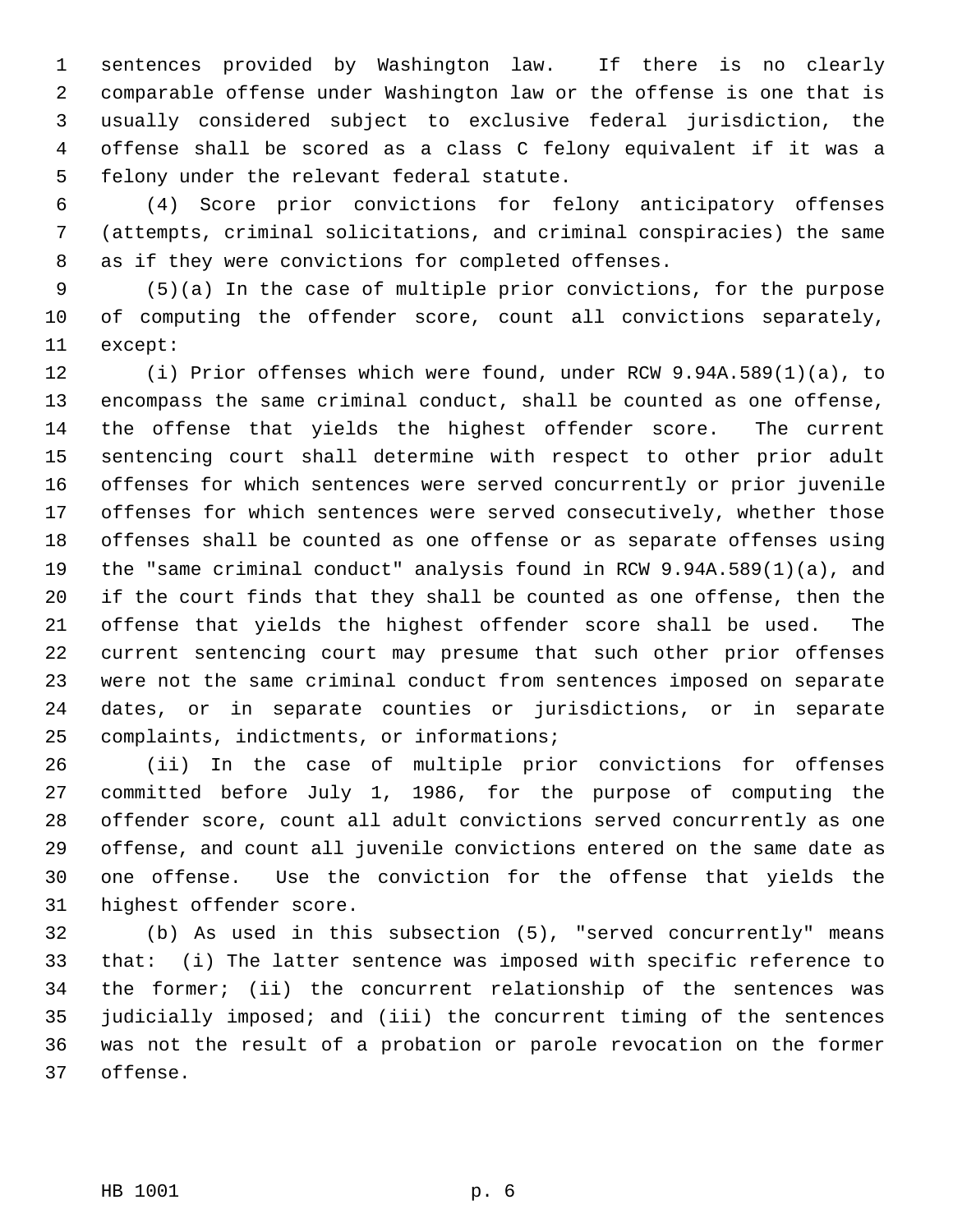(6) If the present conviction is one of the anticipatory offenses of criminal attempt, solicitation, or conspiracy, count each prior conviction as if the present conviction were for a completed offense. When these convictions are used as criminal history, score them the same as a completed crime.

 (7) If the present conviction is for a nonviolent offense and not covered by subsection (11) or (12) of this section, count one point for each adult prior felony conviction and one point for each juvenile prior violent felony conviction and 1/2 point for each juvenile prior nonviolent felony conviction.

 (8) If the present conviction is for a violent offense and not covered in subsection (9), (10), (11), or (12) of this section, count two points for each prior adult and juvenile violent felony conviction, one point for each prior adult nonviolent felony conviction, and 1/2 point for each prior juvenile nonviolent felony conviction.

 (9) If the present conviction is for a serious violent offense, count three points for prior adult and juvenile convictions for crimes in this category, two points for each prior adult and juvenile violent conviction (not already counted), one point for each prior adult nonviolent felony conviction, and 1/2 point for each prior juvenile nonviolent felony conviction.

 (10) If the present conviction is for Burglary 1, count prior convictions as in subsection (8) of this section; however count two points for each prior adult Burglary 2 or residential burglary conviction, and one point for each prior juvenile Burglary 2 or residential burglary conviction.

 (11) If the present conviction is for a felony traffic offense count two points for each adult or juvenile prior conviction for Vehicular Homicide or Vehicular Assault; for each felony offense count one point for each adult and 1/2 point for each juvenile prior conviction; for each serious traffic offense, other than those used for an enhancement pursuant to RCW 46.61.520(2), count one point for each adult and 1/2 point for each juvenile prior conviction.

 (12) If the present conviction is for manufacture of methamphetamine count three points for each adult prior manufacture of methamphetamine conviction and two points for each juvenile manufacture of methamphetamine offense. If the present conviction is for a drug offense and the offender has a criminal history that includes a sex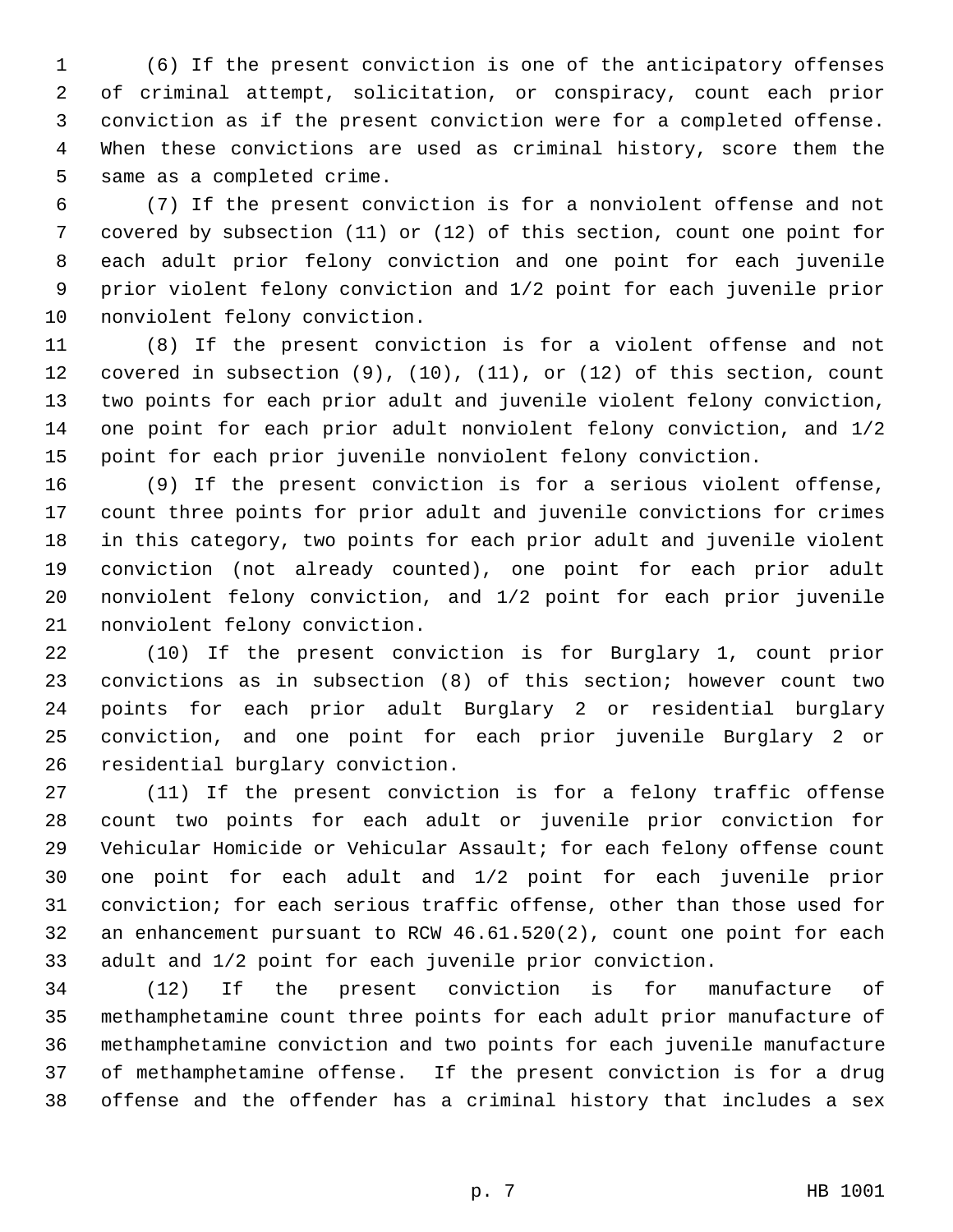offense or serious violent offense, count three points for each adult prior felony drug offense conviction and two points for each juvenile drug offense. All other adult and juvenile felonies are scored as in subsection (8) of this section if the current drug offense is violent, or as in subsection (7) of this section if the current drug offense is nonviolent.

 (13) If the present conviction is for Escape from Community Custody, RCW 72.09.310, count only prior escape convictions in the offender score. Count adult prior escape convictions as one point and juvenile prior escape convictions as 1/2 point.

 (14) If the present conviction is for Escape 1, RCW 9A.76.110, or Escape 2, RCW 9A.76.120, count adult prior convictions as one point and juvenile prior convictions as 1/2 point.

 (15) If the present conviction is for Burglary 2 or residential burglary, count priors as in subsection (7) of this section; however, count two points for each adult and juvenile prior Burglary 1 conviction, two points for each adult prior Burglary 2 or residential burglary conviction, and one point for each juvenile prior Burglary 2 or residential burglary conviction.

 (16) If the present conviction is for a sex offense, count priors as in subsections (7) through (15) of this section; however count three points for each adult and juvenile prior sex offense conviction.

 (17) If the present conviction is for failure to register as a sex offender under RCW 9A.44.130(10), count priors as in subsections (7) through (15) of this section; however count three points for each adult and juvenile prior sex offense conviction, excluding prior convictions for failure to register as a sex offender under RCW 9A.44.130(10), which shall count as one point.

 (18) If the present conviction is for an offense committed while the offender was under community placement, add one point.

 (19) If the present conviction is for Theft 1, Possession of Stolen Property 1, Taking a Motor Vehicle Without Permission 1, or Taking a Motor Vehicle Without Permission 2, count priors as in subsections (7) through (18) of this section; however count one point for prior convictions of Vehicle Prowling 2.

 (20) If the present conviction is Theft 1 (of a motor vehicle), Possession of Stolen Property 1 (of a motor vehicle), Taking a Motor Vehicle without Permission 1, or Taking a Motor Vehicle without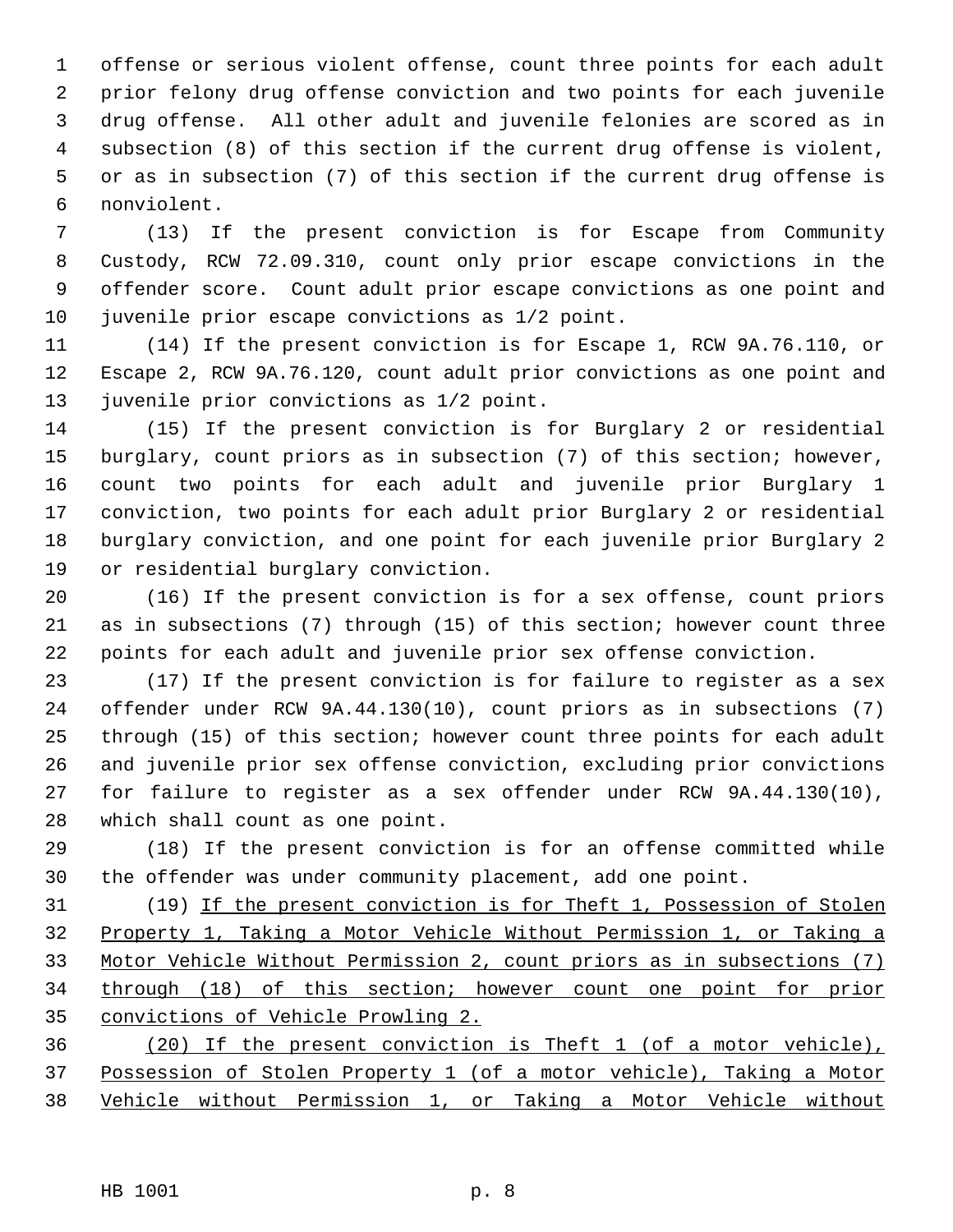Permission 2, count three points for each adult and juvenile prior Theft 1 (of a motor vehicle), Possession of Stolen Property 1 (of a motor vehicle), Taking a Motor Vehicle without Permission 1, or Taking a Motor Vehicle without Permission 2 conviction.

 (21) The fact that a prior conviction was not included in an offender's offender score or criminal history at a previous sentencing shall have no bearing on whether it is included in the criminal history or offender score for the current offense. Accordingly, prior convictions that were not counted in the offender score or included in criminal history under repealed or previous versions of the sentencing reform act shall be included in criminal history and shall count in the offender score if the current version of the sentencing reform act requires including or counting those convictions.

 **Sec. 7.** RCW 9.94A.734 and 2003 c 53 s 62 are each amended to read as follows:

#### (1) Home detention may not be imposed for offenders convicted of:

(a) A violent offense;

(b) Any sex offense;

(c) Any drug offense;

 (d) Reckless burning in the first or second degree as defined in RCW 9A.48.040 or 9A.48.050;

(e) Assault in the third degree as defined in RCW 9A.36.031;

(f) Assault of a child in the third degree;

(g) Unlawful imprisonment as defined in RCW 9A.40.040; or

(h) Harassment as defined in RCW 9A.46.020.

 Home detention may be imposed for offenders convicted of possession of a controlled substance under RCW 69.50.4013 or forged prescription for a controlled substance under RCW 69.50.403 if the offender fulfills the participation conditions set forth in this section and is monitored for drug use by a treatment alternatives to street crime program or a comparable court or agency-referred program.

 (2) Home detention may be imposed for offenders convicted of burglary in the second degree as defined in RCW 9A.52.030 or residential burglary conditioned upon the offender:

 (a) Successfully completing twenty-one days in a work release program;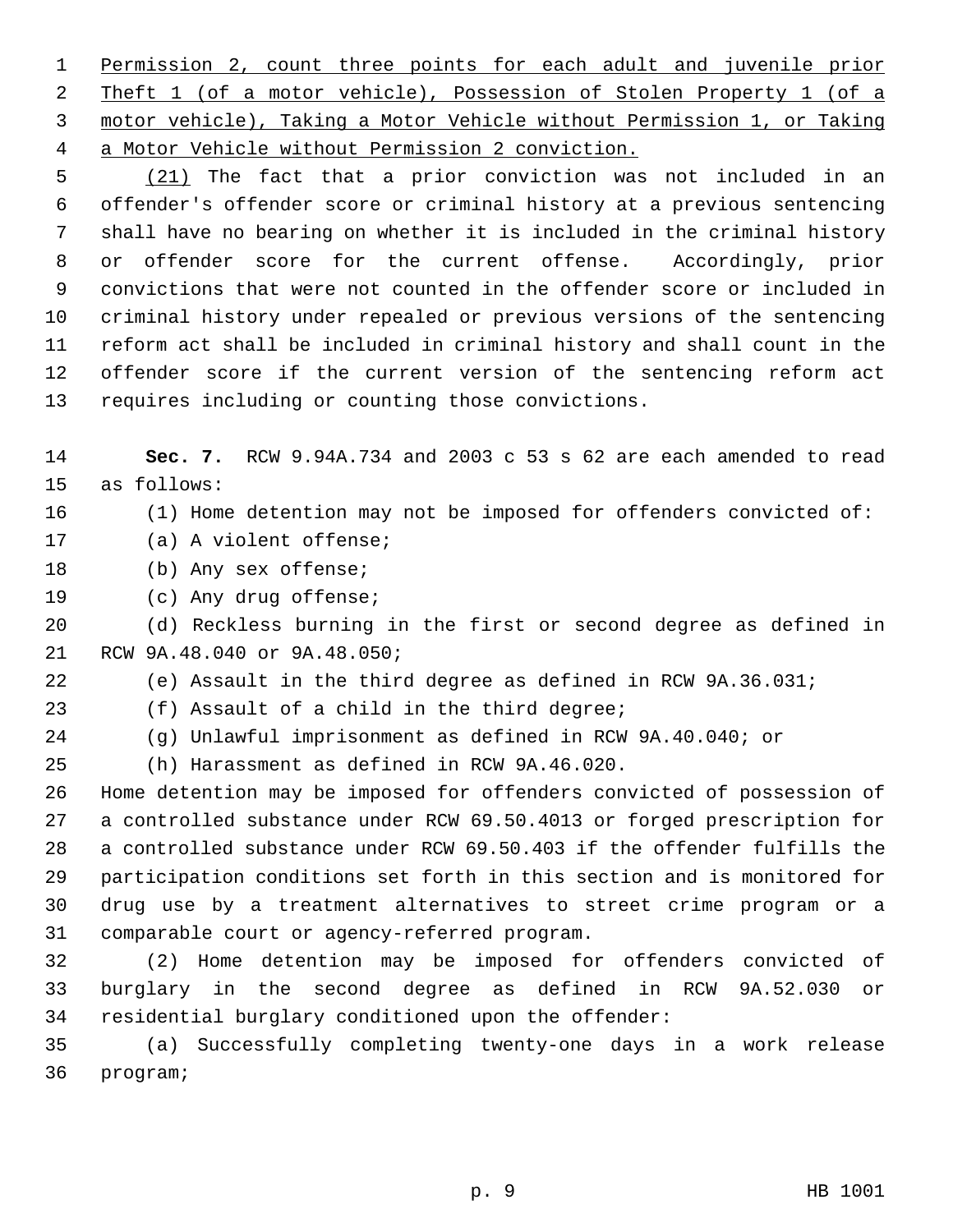(b) Having no convictions for burglary in the second degree or residential burglary during the preceding two years and not more than two prior convictions for burglary or residential burglary;

 (c) Having no convictions for a violent felony offense during the preceding two years and not more than two prior convictions for a violent felony offense;

## (d) Having no prior charges of escape; and

(e) Fulfilling the other conditions of the home detention program.

 (3) Home detention may be imposed for offenders convicted of taking a motor vehicle without permission in the second degree as defined in RCW 9A.56.075, theft of a motor vehicle in the first degree as defined in RCW 9A.56.030(1)(d), or possession of a stolen motor vehicle in the 13 first degree as defined in RCW 9A.56.150 conditioned upon the offender: (a) Having no convictions for taking a motor vehicle without permission, theft of a motor vehicle or possession of a stolen motor vehicle during the preceding five years and not more than two prior 17 convictions for taking a motor vehicle without permission, theft of a motor vehicle or possession of a stolen motor vehicle;

 (b) Having no convictions for a violent felony offense during the 20 preceding two years and not more than two prior convictions for a violent felony offense;

(c) Having no prior charges of escape; and

(d) Fulfilling the other conditions of the home detention program.

 (4) Participation in a home detention program shall be conditioned upon:

 (a) The offender obtaining or maintaining current employment or attending a regular course of school study at regularly defined hours, or the offender performing parental duties to offspring or minors 29 normally in the custody of the offender;

(b) Abiding by the rules of the home detention program; and

 (c) Compliance with court-ordered legal financial obligations. The home detention program may also be made available to offenders whose charges and convictions do not otherwise disqualify them if medical or health-related conditions, concerns or treatment would be better addressed under the home detention program, or where the health and welfare of the offender, other inmates, or staff would be jeopardized by the offender's incarceration. Participation in the home detention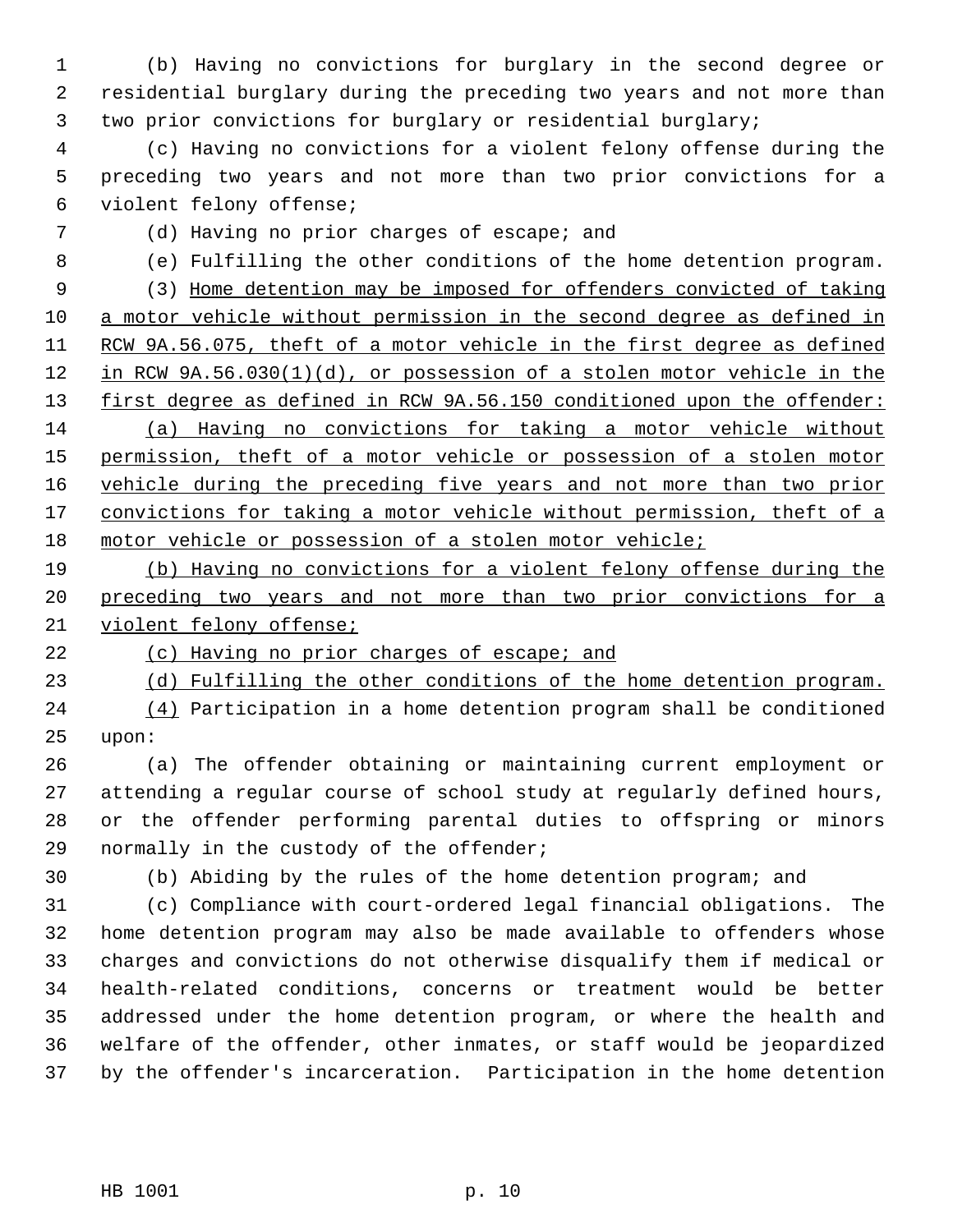program for medical or health-related reasons is conditioned on the offender abiding by the rules of the home detention program and complying with court-ordered restitution.

 **Sec. 8.** RCW 13.40.0357 and 2006 c 73 s 14 are each amended to read as follows:

| 6  |                    | <b>DESCRIPTION AND OFFENSE CATEGORY</b>         |                      |
|----|--------------------|-------------------------------------------------|----------------------|
| 7  |                    |                                                 | JUVENILE DISPOSITION |
| 8  | <b>JUVENILE</b>    |                                                 | <b>CATEGORY FOR</b>  |
| 9  | <b>DISPOSITION</b> |                                                 | ATTEMPT, BAILJUMP,   |
| 10 | <b>OFFENSE</b>     |                                                 | CONSPIRACY, OR       |
| 11 | CATEGORY           | DESCRIPTION (RCW CITATION)                      | SOLICITATION         |
| 12 |                    |                                                 |                      |
| 13 |                    | <b>Arson and Malicious Mischief</b>             |                      |
| 14 | A                  | Arson 1 (9A.48.020)                             | $B+$                 |
| 15 | B                  | Arson 2 (9A.48.030)                             | $\mathcal{C}$        |
| 16 | $\mathcal{C}$      | Reckless Burning 1 (9A.48.040)                  | D                    |
| 17 | D                  | Reckless Burning 2 (9A.48.050)                  | E                    |
| 18 | B                  | Malicious Mischief 1 (9A.48.070)                | $\mathcal{C}$        |
| 19 | $\mathcal{C}$      | Malicious Mischief 2 (9A.48.080)                | D                    |
| 20 | D                  | Malicious Mischief 3 (9A.48.090(2) (a) and      |                      |
| 21 |                    | (c)                                             | E                    |
| 22 | E                  | Malicious Mischief 3 (9A.48.090(2)(b))          | E                    |
| 23 | E                  | Tampering with Fire Alarm Apparatus             |                      |
| 24 |                    | (9.40.100)                                      | E                    |
| 25 | E                  | Tampering with Fire Alarm Apparatus with        |                      |
| 26 |                    | Intent to Commit Arson (9.40.105)               | E                    |
| 27 | A                  | Possession of Incendiary Device $(9.40.120) B+$ |                      |
| 28 |                    | <b>Assault and Other Crimes Involving</b>       |                      |
| 29 |                    | <b>Physical Harm</b>                            |                      |
| 30 | A                  | Assault 1 (9A.36.011)                           | $B+$                 |
| 31 | $B+$               | Assault 2 (9A.36.021)                           | $C+$                 |
| 32 | $C+$               | Assault 3 (9A.36.031)                           | $D+$                 |
| 33 | $D+$               | Assault 4 (9A.36.041)                           | E                    |
| 34 | $B+$               | Drive-By Shooting (9A.36.045)                   | $C+$                 |
| 35 | $D+$               | Reckless Endangerment (9A.36.050)               | E                    |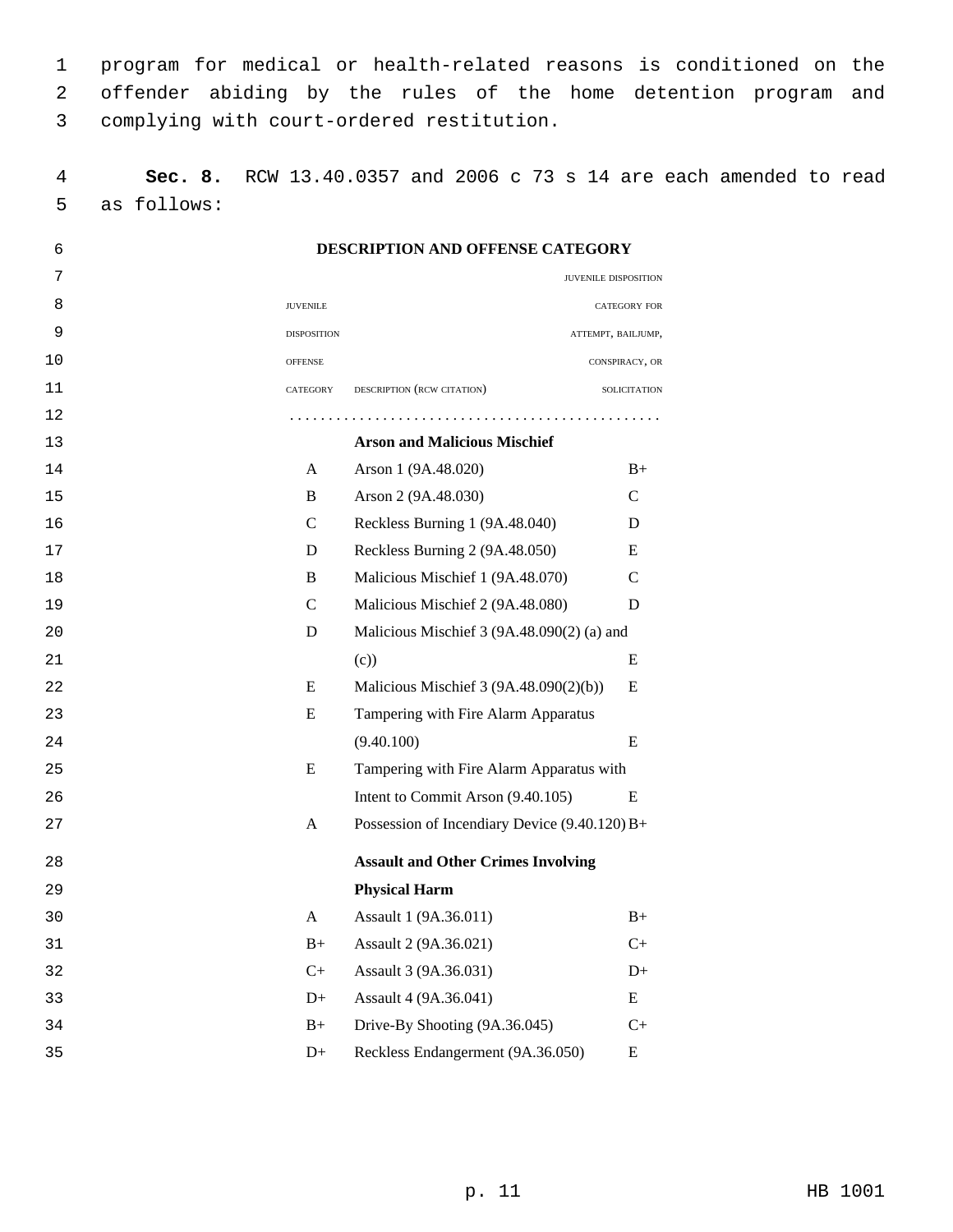| 1  | $C+$          | Promoting Suicide Attempt (9A.36.060)       | $D+$         |
|----|---------------|---------------------------------------------|--------------|
| 2  | $D+$          | Coercion (9A.36.070)                        | E            |
| 3  | $C+$          | Custodial Assault (9A.36.100)               | $D+$         |
| 4  |               | <b>Burglary and Trespass</b>                |              |
| 5  | $B+$          | Burglary 1 (9A.52.020)                      | $C+$         |
| 6  | B             | Residential Burglary (9A.52.025)            | $\mathbf C$  |
| 7  | B             | Burglary 2 (9A.52.030)                      | $\mathbf C$  |
| 8  | D             | Burglary Tools (Possession of) (9A.52.060)E |              |
| 9  | D             | Criminal Trespass 1 (9A.52.070)             | E            |
| 10 | E             | Criminal Trespass 2 (9A.52.080)             | E            |
| 11 | $\mathsf{C}$  | Mineral Trespass (78.44.330)                | $\mathsf{C}$ |
| 12 | $\mathsf{C}$  | Vehicle Prowling 1 (9A.52.095)              | D            |
| 13 | D             | Vehicle Prowling 2 (9A.52.100)              | E            |
| 14 |               | <b>Drugs</b>                                |              |
| 15 | E             | Possession/Consumption of Alcohol           |              |
| 16 |               | (66.44.270)                                 | E            |
| 17 | $\mathsf{C}$  | <b>Illegally Obtaining Legend Drug</b>      |              |
| 18 |               | (69.41.020)                                 | D            |
| 19 | $C+$          | Sale, Delivery, Possession of Legend Drug   |              |
| 20 |               | with Intent to Sell $(69.41.030(2)(a))$     | $D+$         |
| 21 | E             | Possession of Legend Drug                   |              |
| 22 |               | (69.41.030(2)(b))                           | E            |
| 23 | $B+$          | Violation of Uniform Controlled Substances  |              |
| 24 |               | Act - Narcotic, Methamphetamine, or         |              |
| 25 |               | Flunitrazepam Sale $(69.50.401(2)$ (a) or   |              |
| 26 |               | (b))                                        | $B+$         |
| 27 | $\mathcal{C}$ | Violation of Uniform Controlled Substances  |              |
| 28 |               | Act - Nonnarcotic Sale $(69.50.401(2)(c))$  | C            |
| 29 | E             | Possession of Marihuana <40 grams           |              |
| 30 |               | (69.50.4014)                                | Ε            |
| 31 | $\mathsf{C}$  | Fraudulently Obtaining Controlled           |              |
| 32 |               | Substance (69.50.403)                       | C            |
| 33 | $C+$          | Sale of Controlled Substance for Profit     |              |
| 34 |               | (69.50.410)                                 | $C+$         |
| 35 | E             | Unlawful Inhalation (9.47A.020)             | E            |
|    |               |                                             |              |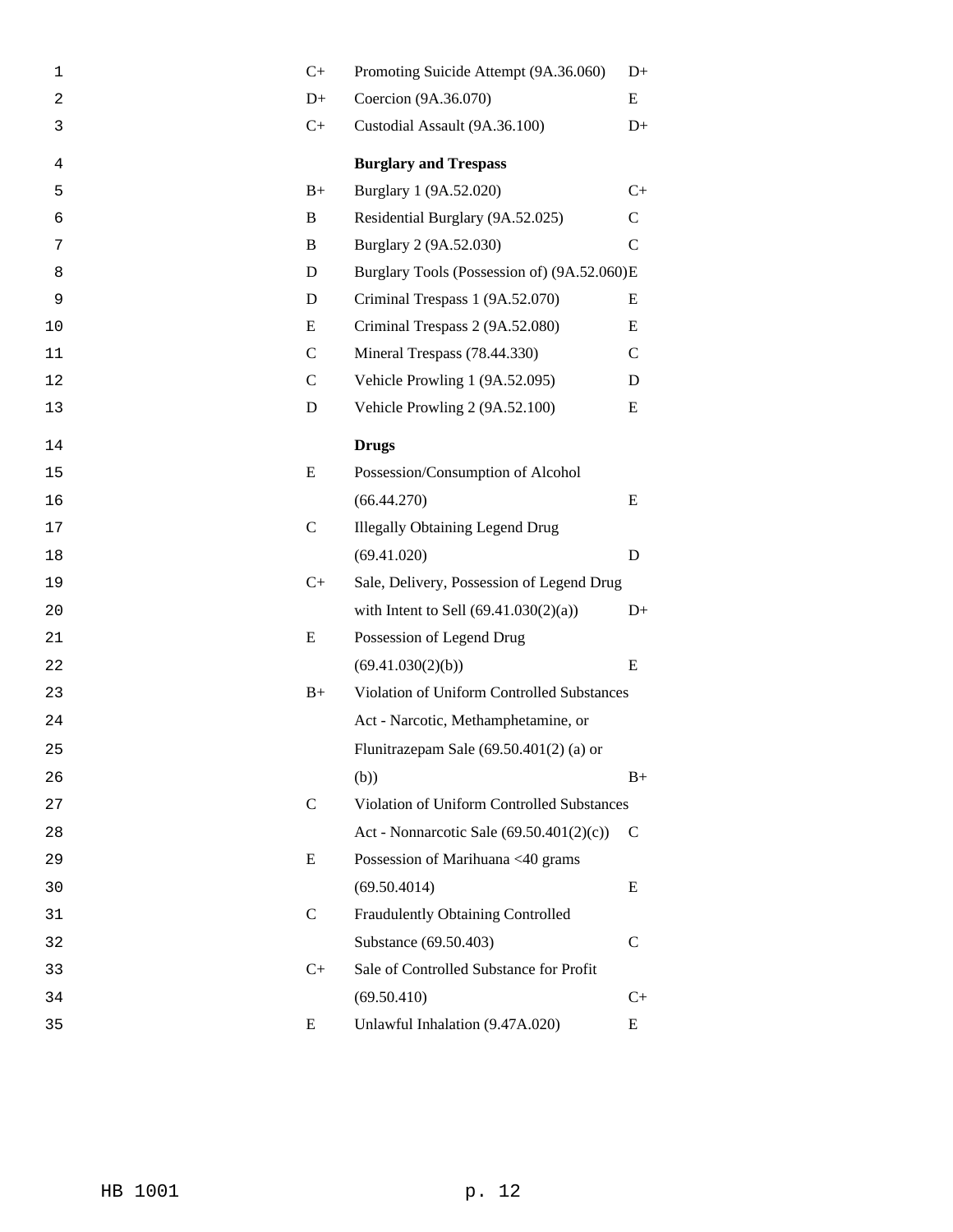| 1  | B             | Violation of Uniform Controlled Substances  |               |  |
|----|---------------|---------------------------------------------|---------------|--|
| 2  |               | Act - Narcotic, Methamphetamine, or         |               |  |
| 3  |               | Flunitrazepam Counterfeit Substances        |               |  |
| 4  |               | $(69.50.4011(2)$ (a) or (b))                | B             |  |
| 5  | $\mathsf{C}$  | Violation of Uniform Controlled Substances  |               |  |
| 6  |               | Act - Nonnarcotic Counterfeit Substances    |               |  |
| 7  |               | $(69.50.4011(2)$ (c), (d), or (e))          | $\mathcal{C}$ |  |
| 8  | $\mathsf{C}$  | Violation of Uniform Controlled Substances  |               |  |
| 9  |               | Act - Possession of a Controlled Substance  |               |  |
| 10 |               | (69.50.4013)                                | $\mathsf{C}$  |  |
| 11 | $\mathcal{C}$ | Violation of Uniform Controlled Substances  |               |  |
| 12 |               | Act - Possession of a Controlled Substance  |               |  |
| 13 |               | (69.50.4012)                                | $\mathsf{C}$  |  |
| 14 |               | <b>Firearms and Weapons</b>                 |               |  |
| 15 | B             | Theft of Firearm (9A.56.300)                | $\mathcal{C}$ |  |
| 16 | B             | Possession of Stolen Firearm (9A.56.310)    | $\mathcal{C}$ |  |
| 17 | E             | Carrying Loaded Pistol Without Permit       |               |  |
| 18 |               | (9.41.050)                                  | E             |  |
| 19 | $\mathcal{C}$ | Possession of Firearms by Minor $(\leq 18)$ |               |  |
| 20 |               | (9.41.040(2)(a)(iii))                       | $\mathcal{C}$ |  |
| 21 | $D+$          | Possession of Dangerous Weapon              |               |  |
| 22 |               | (9.41.250)                                  | E             |  |
| 23 | D             | Intimidating Another Person by use of       |               |  |
| 24 |               | Weapon (9.41.270)                           | E             |  |
| 25 |               | Homicide                                    |               |  |
| 26 | $A+$          | Murder 1 (9A.32.030)                        | A             |  |
| 27 | $A+$          | Murder 2 (9A.32.050)                        | $B+$          |  |
| 28 | $B+$          | Manslaughter 1 (9A.32.060)                  | $C+$          |  |
| 29 | $C+$          | Manslaughter 2 (9A.32.070)                  | $D+$          |  |
| 30 | $B+$          | Vehicular Homicide (46.61.520)              | $C+$          |  |
| 31 |               | Kidnapping                                  |               |  |
| 32 | $\mathbf{A}$  | Kidnap 1 (9A.40.020)                        | $B+$          |  |
| 33 | $B+$          | Kidnap 2 (9A.40.030)                        | $C+$          |  |
| 34 | $C+$          | Unlawful Imprisonment (9A.40.040)           | $D+$          |  |
| 35 |               | <b>Obstructing Governmental Operation</b>   |               |  |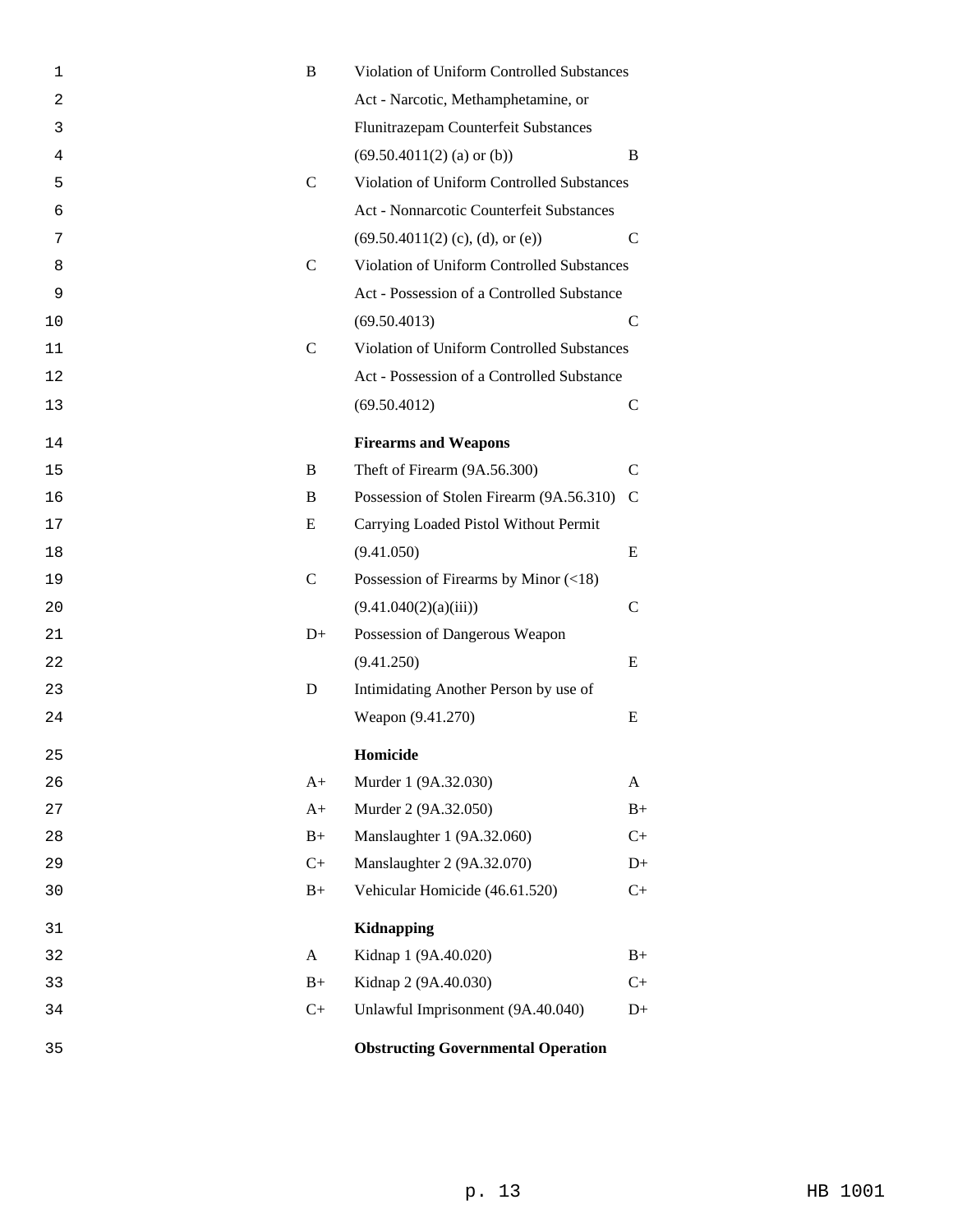| 1              | D             | Obstructing a Law Enforcement Officer     |               |
|----------------|---------------|-------------------------------------------|---------------|
| $\overline{c}$ |               | (9A.76.020)                               | E             |
| 3              | E             | Resisting Arrest (9A.76.040)              | E             |
| $\overline{4}$ | B             | Introducing Contraband 1 (9A.76.140)      | $\mathcal{C}$ |
| 5              | $\mathcal{C}$ | Introducing Contraband 2 (9A.76.150)      | D             |
| 6              | E             | Introducing Contraband 3 (9A.76.160)      | E             |
| 7              | $B+$          | Intimidating a Public Servant (9A.76.180) | $C+$          |
| 8              | $B+$          | Intimidating a Witness (9A.72.110)        | $C_{+}$       |
| 9              |               | <b>Public Disturbance</b>                 |               |
| 10             | $C+$          | Riot with Weapon $(9A.84.010(2)(b))$      | $D+$          |
| 11             | $D+$          | Riot Without Weapon $(9A.84.010(2)(a))$   | Ε             |
| 12             | E             | Failure to Disperse (9A.84.020)           | E             |
| 13             | Ε             | Disorderly Conduct (9A.84.030)            | Ε             |
| 14             |               | <b>Sex Crimes</b>                         |               |
| 15             | A             | Rape 1 (9A.44.040)                        | $B+$          |
| 16             | $A-$          | Rape 2 (9A.44.050)                        | $B+$          |
| 17             | $C+$          | Rape 3 (9A.44.060)                        | $D+$          |
| 18             | $A-$          | Rape of a Child 1 (9A.44.073)             | $B+$          |
| 19             | $B+$          | Rape of a Child 2 (9A.44.076)             | $C+$          |
| 20             | B             | Incest $1(9A.64.020(1))$                  | $\mathbf C$   |
| 21             | $\mathbf C$   | Incest $2(9A.64.020(2))$                  | D             |
| 22             | $D+$          | Indecent Exposure (Victim <14)            |               |
| 23             |               | (9A.88.010)                               | E             |
| 24             | E             | Indecent Exposure (Victim 14 or over)     |               |
| 25             |               | (9A.88.010)                               | E             |
| 26             | $B+$          | Promoting Prostitution 1 (9A.88.070)      | $C+$          |
| 27             | $C+$          | Promoting Prostitution 2 (9A.88.080)      | $D+$          |
| 28             | E             | O & A (Prostitution) $(9A.88.030)$        | E             |
| 29             | $B+$          | Indecent Liberties (9A.44.100)            | $C+$          |
| 30             | $A-$          | Child Molestation 1 (9A.44.083)           | $B+$          |
| 31             | B             | Child Molestation 2 (9A.44.086)           | $C+$          |
| 32             |               | Theft, Robbery, Extortion, and Forgery    |               |
| 33             | B             | Theft 1 (9A.56.030)                       | C             |
| 34             | $\mathsf{C}$  | Theft 2 (9A.56.040)                       | D             |
| 35             | D             | Theft 3 (9A.56.050)                       | E             |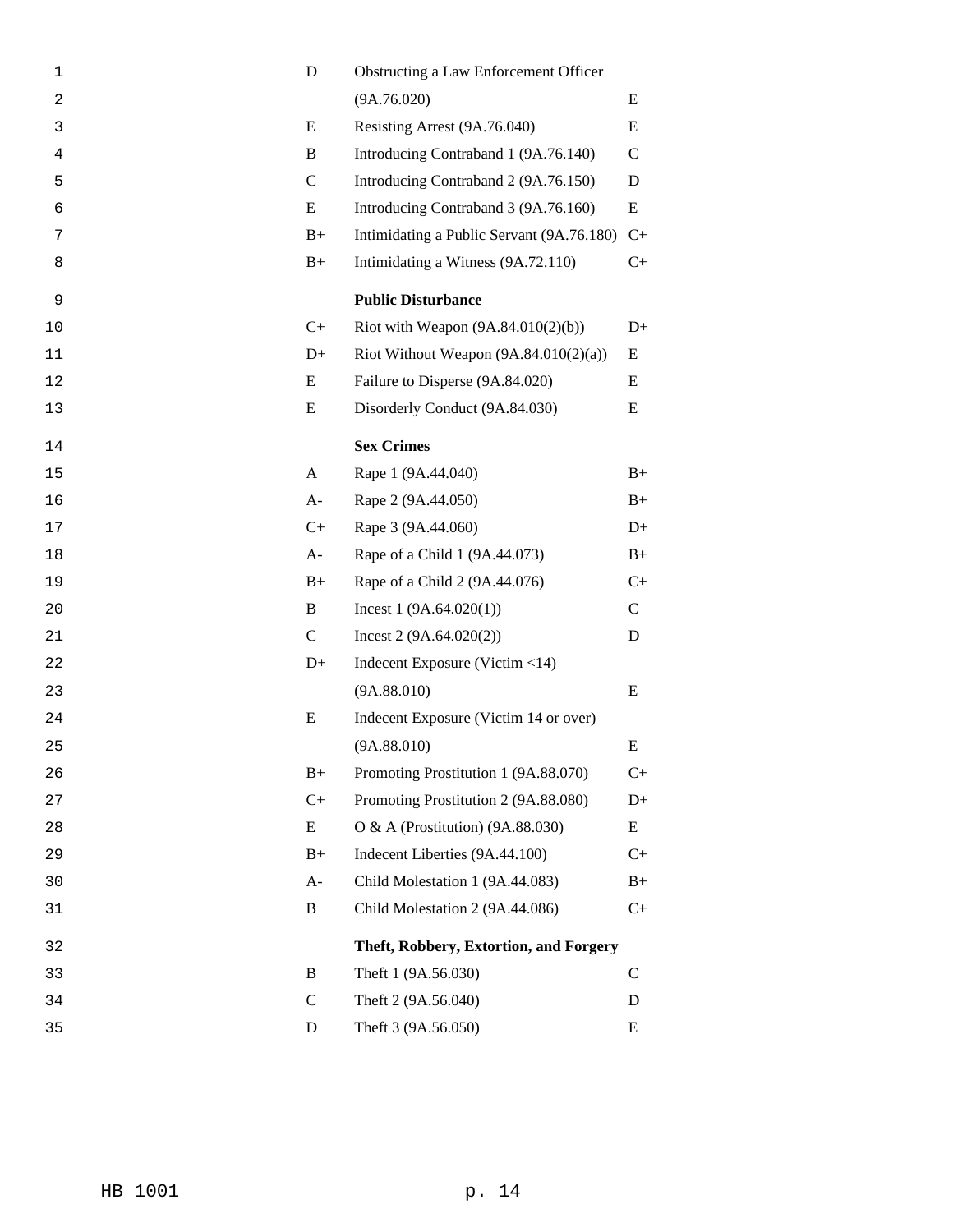| 1  | B                        | Theft of Livestock 1 and 2 (9A.56.080 and         |                |
|----|--------------------------|---------------------------------------------------|----------------|
| 2  |                          | 9A.56.083)                                        | $\mathcal{C}$  |
| 3  | $\mathsf{C}$             | Forgery (9A.60.020)                               | D              |
| 4  | A                        | Robbery 1 (9A.56.200)                             | $B+$           |
| 5  | $B+$                     | Robbery 2 (9A.56.210)                             | $C+$           |
| 6  | $B+$                     | Extortion 1 (9A.56.120)                           | $C+$           |
| 7  | $C+$                     | Extortion 2 (9A.56.130)                           | $D+$           |
| 8  | $\mathsf{C}$             | Identity Theft $1 (9.35.020(2))$                  | D              |
| 9  | D                        | Identity Theft 2 (9.35.020(3))                    | E              |
| 10 | D                        | <b>Improperly Obtaining Financial Information</b> |                |
| 11 |                          | (9.35.010)                                        | E              |
| 12 | B                        | Possession of Stolen Property 1                   |                |
| 13 |                          | (9A.56.150)                                       | $\mathsf{C}$   |
| 14 | $\mathcal{C}$            | Possession of Stolen Property 2                   |                |
| 15 |                          | (9A.56.160)                                       | D              |
| 16 | D                        | Possession of Stolen Property 3                   |                |
| 17 |                          | (9A.56.170)                                       | E              |
| 18 | $\mathsf{C}$             | Taking Motor Vehicle Without Permission           |                |
| 19 |                          | $1 ((and 2)) (9A.56.070 ((and 9A.56.075))) D$     |                |
| 20 | $\underline{\mathsf{C}}$ | <b>Taking Motor Vehicle Without Permission</b>    |                |
| 21 |                          | 2(9A.56.075)                                      | $\overline{D}$ |
| 22 | $\underline{\mathbf{B}}$ | Theft of a Motor Vehicle 1 $(9A.56.030(1))$ C     |                |
| 23 |                          | <b>Motor Vehicle Related Crimes</b>               |                |
| 24 | E                        | Driving Without a License (46.20.005)             | E              |
| 25 | $B+$                     | Hit and Run - Death $(46.52.020(4)(a))$           | $C_{+}$        |
| 26 | $\mathsf{C}$             | Hit and Run - Injury (46.52.020(4)(b))            | D              |
| 27 | D                        | Hit and Run-Attended (46.52.020(5))               | E              |
| 28 | Ε                        | Hit and Run-Unattended (46.52.010)                | E              |
| 29 | $\mathsf{C}$             | Vehicular Assault (46.61.522)                     | D              |
| 30 | $\mathsf{C}$             | Attempting to Elude Pursuing Police               |                |
| 31 |                          | Vehicle (46.61.024)                               | D              |
| 32 | E                        | Reckless Driving (46.61.500)                      | E              |
| 33 | D                        | Driving While Under the Influence                 |                |
| 34 |                          | $(46.61.502$ and $46.61.504)$                     | E              |
| 35 | $B+$                     | Felony Driving While Under the Influence          |                |
| 36 |                          | (46.61.502(6))                                    | B              |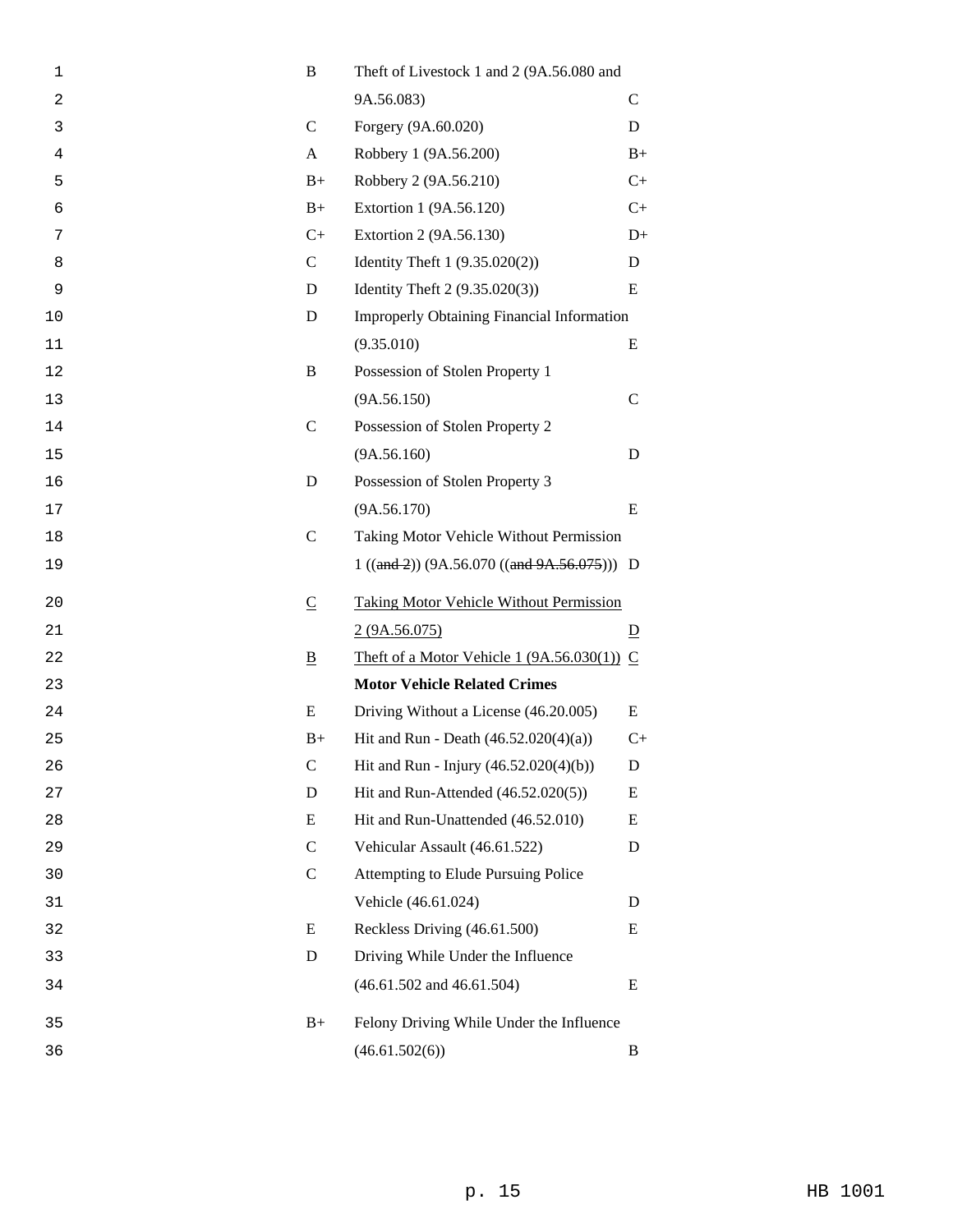| 1  |                               | $B+$          | Felony Physical Control of a Vehicle While                                         |               |
|----|-------------------------------|---------------|------------------------------------------------------------------------------------|---------------|
| 2  |                               |               | Under the Influence $(46.61.504(6))$                                               | B             |
| 3  |                               |               | <b>Other</b>                                                                       |               |
| 4  |                               | B             | Animal Cruelty 1 (16.52.205)                                                       | $\mathsf{C}$  |
| 5  |                               | B             | Bomb Threat (9.61.160)                                                             | $\mathsf{C}$  |
| 6  |                               | $\mathcal{C}$ | Escape $1^1$ (9A.76.110)                                                           | $\mathcal{C}$ |
| 7  |                               | $\mathcal{C}$ | Escape $2^1$ (9A.76.120)                                                           | $\mathsf{C}$  |
| 8  |                               | D             | Escape 3 (9A.76.130)                                                               | E             |
| 9  |                               | E             | Obscene, Harassing, Etc., Phone Calls                                              |               |
| 10 |                               |               | (9.61.230)                                                                         | E             |
| 11 |                               | $\mathbf{A}$  | Other Offense Equivalent to an Adult Class                                         |               |
| 12 |                               |               | A Felony                                                                           | $B+$          |
| 13 |                               | $\, {\bf B}$  | Other Offense Equivalent to an Adult Class                                         |               |
| 14 |                               |               | <b>B</b> Felony                                                                    | $\mathsf C$   |
| 15 |                               | $\mathbf C$   | Other Offense Equivalent to an Adult Class                                         |               |
| 16 |                               |               | C Felony                                                                           | $\mathbf D$   |
| 17 |                               | D             | Other Offense Equivalent to an Adult Gross                                         |               |
| 18 |                               |               | Misdemeanor                                                                        | ${\bf E}$     |
| 19 |                               | E             | Other Offense Equivalent to an Adult                                               |               |
| 20 |                               |               | Misdemeanor                                                                        | E             |
| 21 |                               | $\mathbf V$   | Violation of Order of Restitution,                                                 |               |
| 22 |                               |               | Community Supervision, or Confinement                                              |               |
| 23 |                               |               | $(13.40.200)^2$                                                                    | V             |
| 24 |                               |               | <sup>1</sup> Escape 1 and 2 and Attempted Escape 1 and 2 are classed as C offenses |               |
| 25 |                               |               | and the standard range is established as follows:                                  |               |
|    |                               |               |                                                                                    |               |
| 26 |                               |               | 1st escape or attempted escape during 12-month period - 4 weeks                    |               |
| 27 | confinement                   |               |                                                                                    |               |
| 28 |                               |               | 2nd escape or attempted escape during 12-month period - 8 weeks                    |               |
| 29 | confinement                   |               |                                                                                    |               |
| 30 |                               |               | 3rd and subsequent escape or attempted escape during 12-month                      |               |
| 31 | period - 12 weeks confinement |               |                                                                                    |               |
| 32 |                               |               | <sup>2</sup> If the court finds that a respondent has violated terms of an order,  |               |
| 33 |                               |               | it may impose a penalty of up to 30 days of confinement.                           |               |
| 34 |                               |               | JUVENILE SENTENCING STANDARDS                                                      |               |
| 35 |                               |               | This schedule must be used for juvenile offenders. The court may                   |               |
| 36 |                               |               | select sentencing option A, B, C, D, or RCW 13.40.167.                             |               |
|    |                               |               |                                                                                    |               |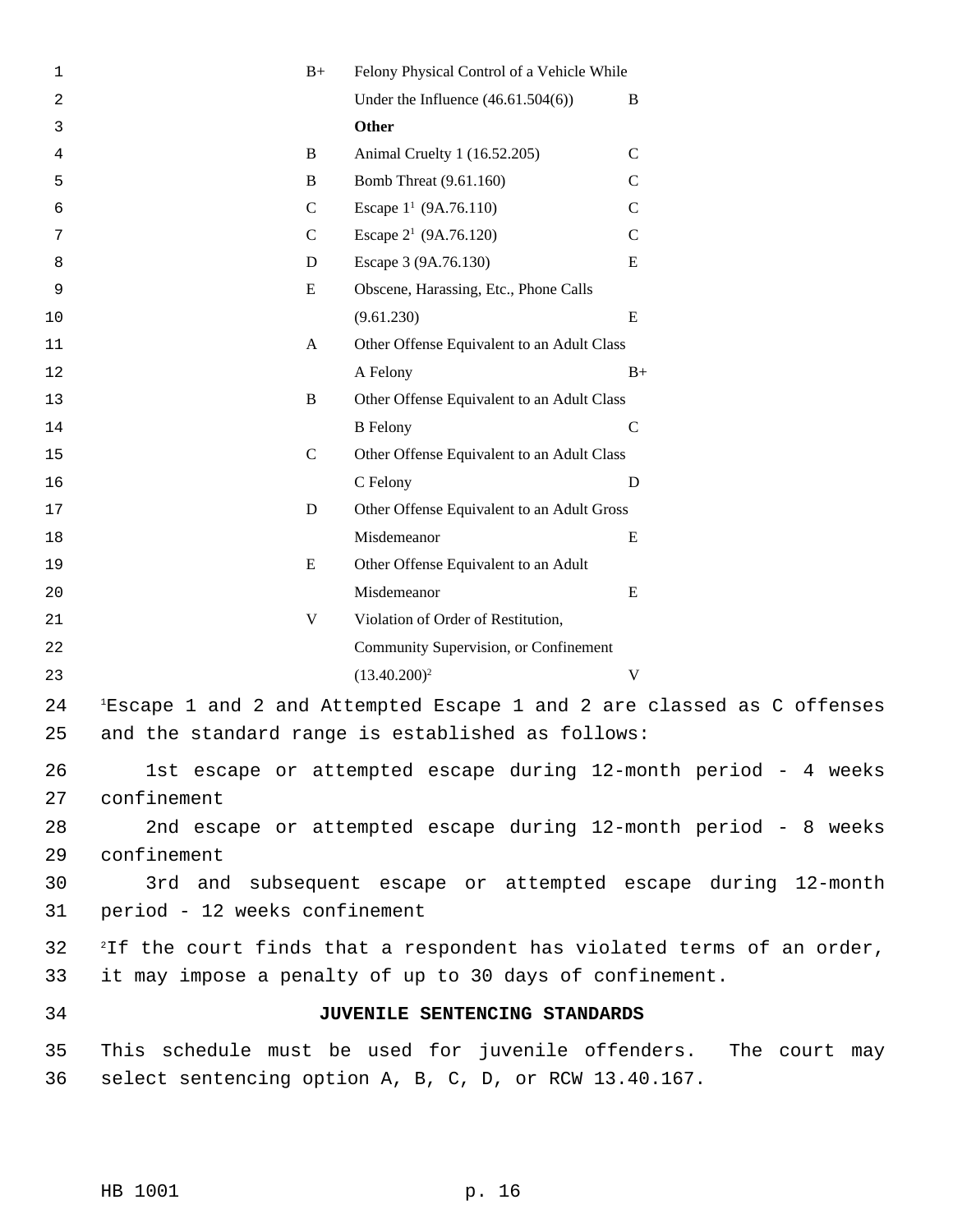| $\mathbf{1}$<br>$\overline{\mathbf{c}}$<br>3 |                     | <b>OPTION A</b><br>JUVENILE OFFENDER SENTENCING GRID<br><b>STANDARD RANGE</b> |             |                           |                                      |                |              |                |
|----------------------------------------------|---------------------|-------------------------------------------------------------------------------|-------------|---------------------------|--------------------------------------|----------------|--------------|----------------|
| 4                                            |                     |                                                                               | $A+$        | 180 WEEKS TO AGE 21 YEARS |                                      |                |              |                |
| 5                                            |                     |                                                                               |             |                           |                                      |                |              |                |
| 6                                            |                     |                                                                               | A           | 103 WEEKS TO 129 WEEKS    |                                      |                |              |                |
| 7                                            |                     |                                                                               |             |                           |                                      |                |              |                |
| 8                                            |                     |                                                                               | $A-$        | $15 - 36$                 | 52-65                                | 80-100         | 103-129      |                |
| 9                                            |                     |                                                                               |             | <b>WEEKS</b>              | <b>WEEKS</b>                         | <b>WEEKS</b>   | <b>WEEKS</b> |                |
| 10                                           |                     |                                                                               |             | <b>EXCEPT</b>             |                                      |                |              |                |
| 11                                           |                     |                                                                               |             | $30 - 40$                 |                                      |                |              |                |
| 12                                           |                     |                                                                               |             | <b>WEEKS FOR</b>          |                                      |                |              |                |
| 13                                           |                     |                                                                               |             | $15 - 17$                 |                                      |                |              |                |
| 14                                           |                     |                                                                               |             | YEAR OLDS                 |                                      |                |              |                |
| 15                                           |                     |                                                                               |             |                           |                                      |                |              |                |
| 16                                           |                     | Current                                                                       | $B+$        | $15-36$                   |                                      | 52-65          | $80 - 100$   | 103-129        |
| 17                                           |                     | Offense                                                                       |             | <b>WEEKS</b>              |                                      | <b>WEEKS</b>   | <b>WEEKS</b> | <b>WEEKS</b>   |
| 18                                           |                     | Category                                                                      |             |                           |                                      |                |              |                |
| 19                                           |                     |                                                                               | B           | <b>LOCAL</b>              |                                      |                |              | 52-65          |
| 20                                           |                     |                                                                               |             | SANCTIONS (LS)            |                                      | 15-36 WEEKS    |              | <b>WEEKS</b>   |
| 21                                           |                     |                                                                               |             |                           |                                      |                |              |                |
| 22                                           |                     |                                                                               | $C+$        | LS                        |                                      |                |              |                |
| 23                                           |                     |                                                                               |             |                           |                                      |                | 15-36 WEEKS  |                |
| 24                                           |                     |                                                                               |             |                           |                                      |                |              |                |
| 25                                           |                     |                                                                               | $\mathbf C$ | LS                        |                                      |                |              | 15-36 WEEKS    |
| 26                                           |                     |                                                                               |             |                           | <b>Local Sanctions:</b>              |                |              |                |
| 27                                           |                     |                                                                               |             |                           | 0 to 30 Days                         |                |              |                |
| 28                                           |                     |                                                                               | $D+$        | LS                        | 0 to 12 Months Community Supervision |                |              |                |
| 29                                           |                     |                                                                               |             |                           | 0 to 150 Hours Community Restitution |                |              |                |
| 30                                           |                     |                                                                               | D           | LS                        | \$0 to \$500 Fine                    |                |              |                |
| 31                                           |                     |                                                                               |             |                           |                                      |                |              |                |
| 32                                           |                     |                                                                               | Е           | LS                        |                                      |                |              |                |
| 33                                           |                     |                                                                               |             |                           |                                      |                |              |                |
| 34                                           |                     |                                                                               |             | $\boldsymbol{0}$          | $1$ and $1$ and $1$ and $1$          | $\overline{2}$ | $\mathbf{3}$ | $\overline{4}$ |
| 35                                           |                     |                                                                               |             |                           |                                      |                |              | or more        |
| 36                                           | PRIOR ADJUDICATIONS |                                                                               |             |                           |                                      |                |              |                |

 NOTE: References in the grid to days or weeks mean periods of confinement.

 (1) The vertical axis of the grid is the current offense category. The current offense category is determined by the offense of adjudication.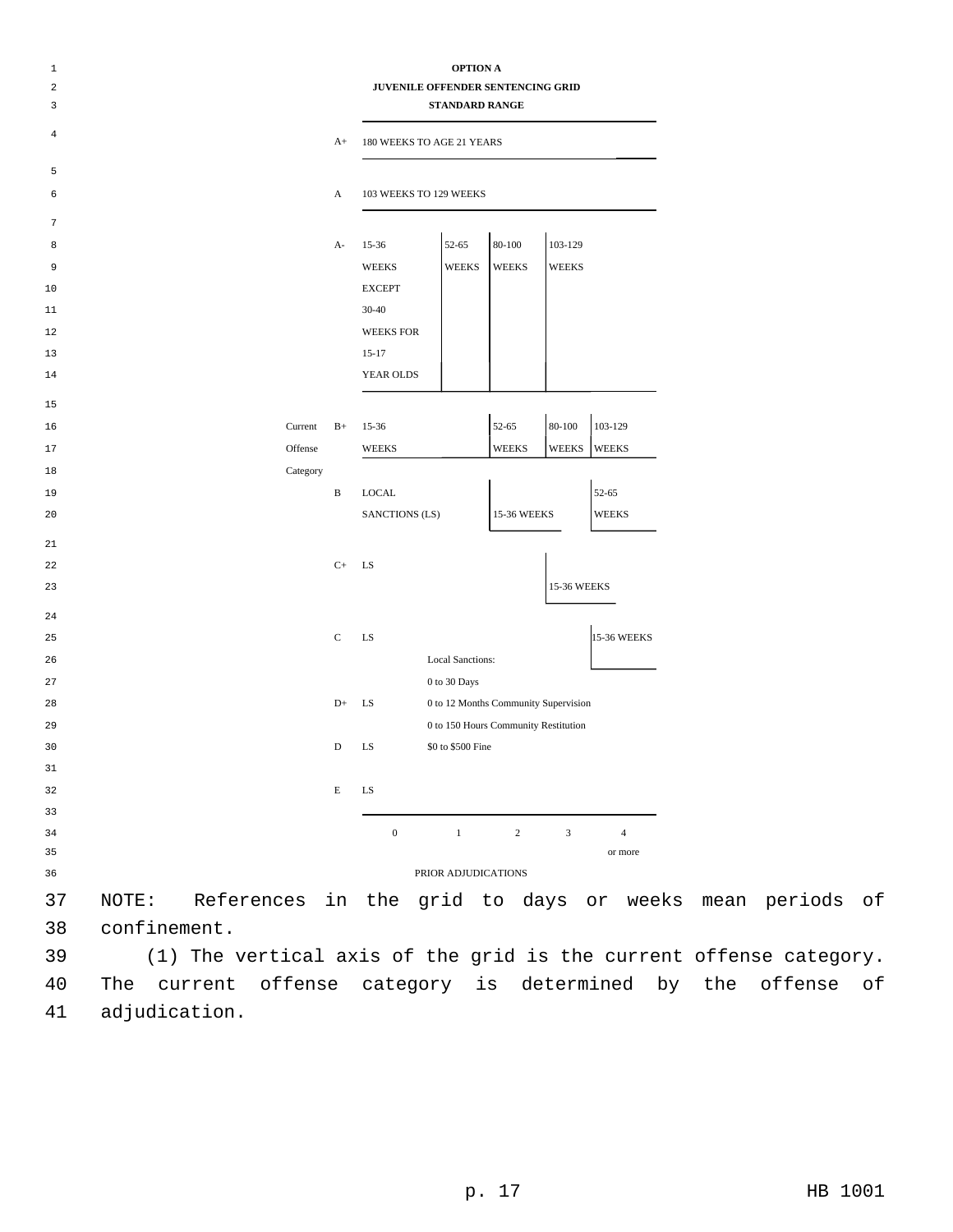(2) The horizontal axis of the grid is the number of prior adjudications included in the juvenile's criminal history. Each prior felony adjudication shall count as one point. Each prior violation, misdemeanor, and gross misdemeanor adjudication shall count as 1/4 point. Fractional points shall be rounded down.

 (3) The standard range disposition for each offense is determined by the intersection of the column defined by the prior adjudications and the row defined by the current offense category.

 (4) RCW 13.40.180 applies if the offender is being sentenced for more than one offense.

 (5) A current offense that is a violation is equivalent to an offense category of E. However, a disposition for a violation shall not include confinement.

**OR**

# **OPTION B**

## **SUSPENDED DISPOSITION ALTERNATIVE**

 (1) If the offender is subject to a standard range disposition involving confinement by the department, the court may impose the standard range and suspend the disposition on condition that the offender comply with one or more local sanctions and any educational or treatment requirement. The treatment programs provided to the offender must be research-based best practice programs as identified by the Washington state institute for public policy or the joint legislative audit and review committee.

 (2) If the offender fails to comply with the suspended disposition, the court may impose sanctions pursuant to RCW 13.40.200 or may revoke the suspended disposition and order the disposition's execution.

 (3) An offender is ineligible for the suspended disposition option under this section if the offender is:

(a) Adjudicated of an A+ offense;

 (b) Fourteen years of age or older and is adjudicated of one or more of the following offenses:

 (i) A class A offense, or an attempt, conspiracy, or solicitation to commit a class A offense;

(ii) Manslaughter in the first degree (RCW 9A.32.060); or

 (iii) Assault in the second degree (RCW 9A.36.021), extortion in the first degree (RCW 9A.56.120), kidnapping in the second degree (RCW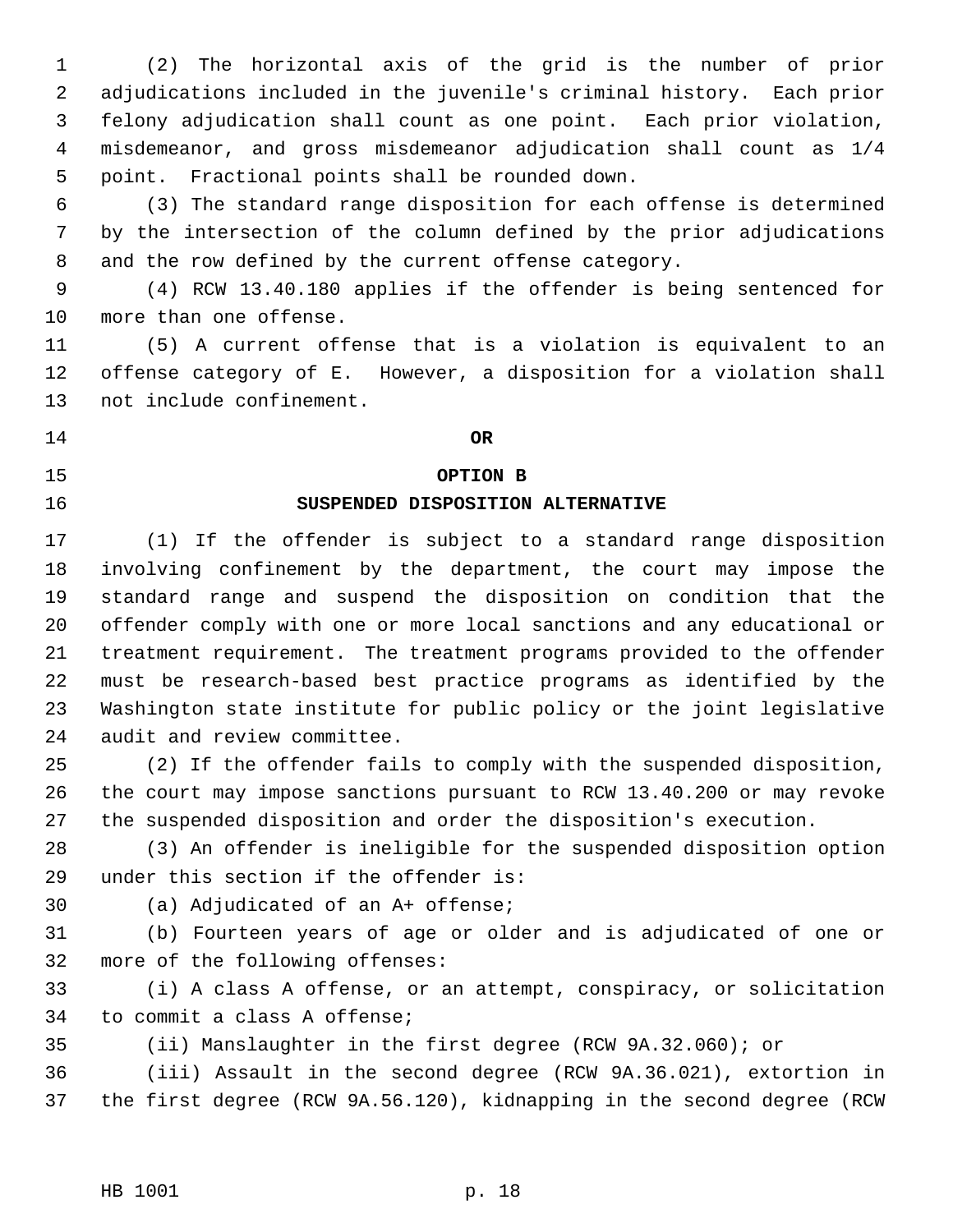9A.40.030), robbery in the second degree (RCW 9A.56.210), residential burglary (RCW 9A.52.025), burglary in the second degree (RCW 9A.52.030), drive-by shooting (RCW 9A.36.045), vehicular homicide (RCW 46.61.520), hit and run death (RCW 46.52.020(4)(a)), intimidating a witness (RCW 9A.72.110), violation of the uniform controlled substances act (RCW 69.50.401 (2)(a) and (b)), or manslaughter 2 (RCW 9A.32.070), when the offense includes infliction of bodily harm upon another or when during the commission or immediate withdrawal from the offense the respondent was armed with a deadly weapon; (c) Ordered to serve a disposition for a firearm violation under RCW 13.40.193; or (d) Adjudicated of a sex offense as defined in RCW 9.94A.030. **OR OPTION C CHEMICAL DEPENDENCY DISPOSITION ALTERNATIVE** If the juvenile offender is subject to a standard range disposition of local sanctions or 15 to 36 weeks of confinement and has not committed an A- or B+ offense, the court may impose a disposition under RCW 13.40.160(4) and 13.40.165. **OR OPTION D MANIFEST INJUSTICE** If the court determines that a disposition under option A, B, or C would effectuate a manifest injustice, the court shall impose a disposition outside the standard range under RCW 13.40.160(2). **Sec. 9.** RCW 13.40.038 and 1992 c 205 s 105 are each amended to read as follows: It is the policy of this state that all county juvenile detention facilities provide a humane, safe, and rehabilitative environment and that unadjudicated youth remain in the community whenever possible, consistent with public safety and the provisions of chapter 13.40 RCW. The counties shall develop and implement detention intake standards and risk assessment standards to determine whether detention is warranted and if so whether the juvenile should be placed in secure, nonsecure, or home detention to implement the goals of this section.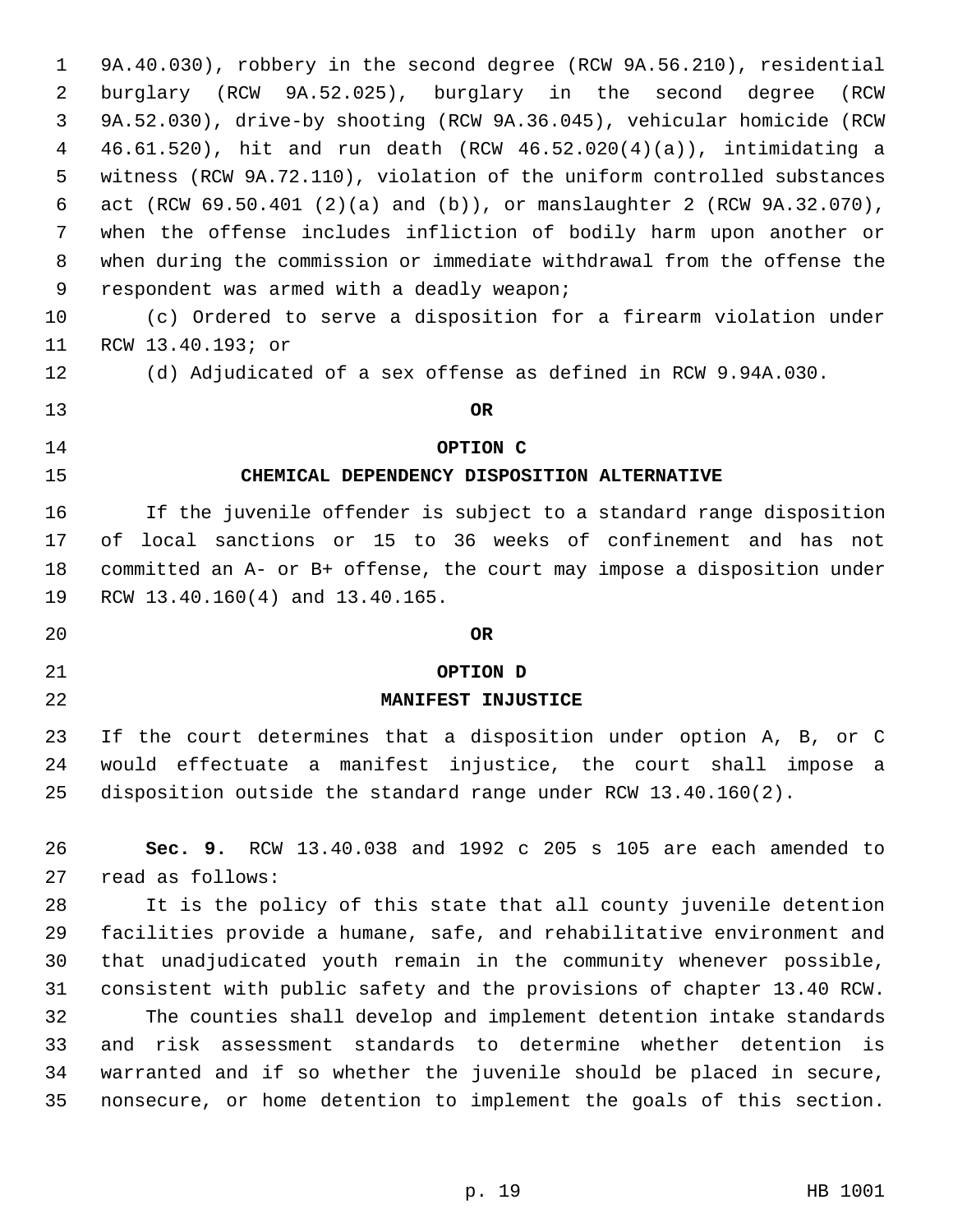Additionally, in any case where a juvenile is arrested for an offense 2 involving theft of a motor vehicle in the first degree as defined in RCW 9A.56.030(1)(d), possession of a stolen motor vehicle in the first degree as defined in RCW 9A.56.150, taking a motor vehicle without permission in the first degree as defined in RCW 9A.56.070(1), or taking a motor vehicle without permission in the second degree as defined in RCW 9A.56.075(1), the juvenile shall be given a risk assessment to determine whether the juvenile is in need of treatment. Inability to pay for a less restrictive detention placement shall not be a basis for denying a respondent a less restrictive placement in the community. The detention and risk assessment standards shall be developed and implemented no later than December 31, 1992.

 NEW SECTION. **Sec. 10.** A new section is added to chapter 13.40 RCW to read as follows:

 (1) If a respondent is adjudicated of an offense involving theft of a motor vehicle in the first degree as defined in RCW 9A.56.030(1)(d), possession of a stolen motor vehicle in the first degree as defined in RCW 9A.56.150, or taking a motor vehicle without permission in the first degree as defined in RCW 9A.56.070, the court shall impose a standard range as follows:

 (a) Juveniles with no prior adjudications shall be sentenced to no less than five days home detention, forty-five hours of community 23 service, and a two hundred dollar fine;

 (b) Juveniles with one prior adjudication shall be sentenced to no less than ten days detention, ninety hours of community service, and a four hundred dollar fine; and

 (c) Juveniles with two or more prior adjudications shall be sentenced to no less than 15-36 weeks confinement, seven days home detention, four months supervision, ninety hours of community service, and a four hundred dollar fine.

 (2) If a respondent is adjudicated of an offense involving taking a motor vehicle without permission in the second degree as defined in RCW 9A.56.075, the court shall impose a standard range as follows:

 (a) Juveniles with no prior adjudications shall be sentenced to no less than one day home detention, one month supervision, fifteen hours of community service, and a fifty dollar fine;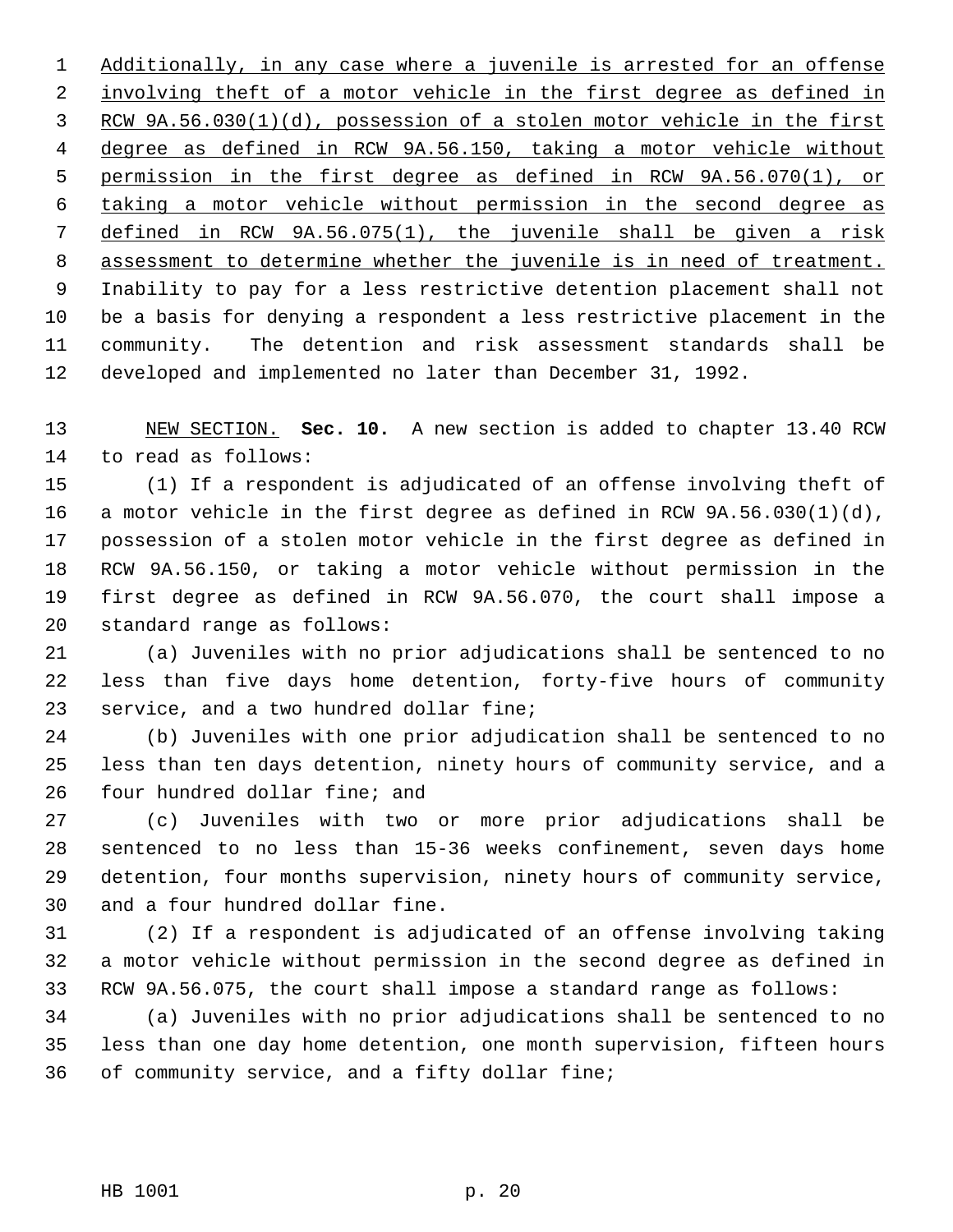(b) Juveniles with one prior adjudication shall be sentenced to no less than one day detention, two days home detention, two months supervision, thirty hours of community service, and a one hundred fifty dollar fine; and

 (c) Juveniles with two or more prior adjudications shall be sentenced to no less than three days detention, seven days home detention, three months supervision, forty-five hours of community service, and a one hundred fifty dollar fine.

 **Sec. 11.** RCW 13.40.210 and 2002 c 175 s 27 are each amended to read as follows:

 (1) The secretary shall set a release date for each juvenile committed to its custody. The release date shall be within the prescribed range to which a juvenile has been committed under RCW 13.40.0357 or 13.40.030 except as provided in RCW 13.40.320 concerning offenders the department determines are eligible for the juvenile offender basic training camp program. Such dates shall be determined prior to the expiration of sixty percent of a juvenile's minimum term of confinement included within the prescribed range to which the juvenile has been committed. The secretary shall release any juvenile committed to the custody of the department within four calendar days prior to the juvenile's release date or on the release date set under this chapter. Days spent in the custody of the department shall be tolled by any period of time during which a juvenile has absented himself or herself from the department's supervision without the prior approval of the secretary or the secretary's designee.

 (2) The secretary shall monitor the average daily population of the state's juvenile residential facilities. When the secretary concludes that in-residence population of residential facilities exceeds one hundred five percent of the rated bed capacity specified in statute, or in absence of such specification, as specified by the department in rule, the secretary may recommend reductions to the governor. On certification by the governor that the recommended reductions are necessary, the secretary has authority to administratively release a sufficient number of offenders to reduce in-residence population to one hundred percent of rated bed capacity. The secretary shall release those offenders who have served the greatest proportion of their sentence. However, the secretary may deny release in a particular case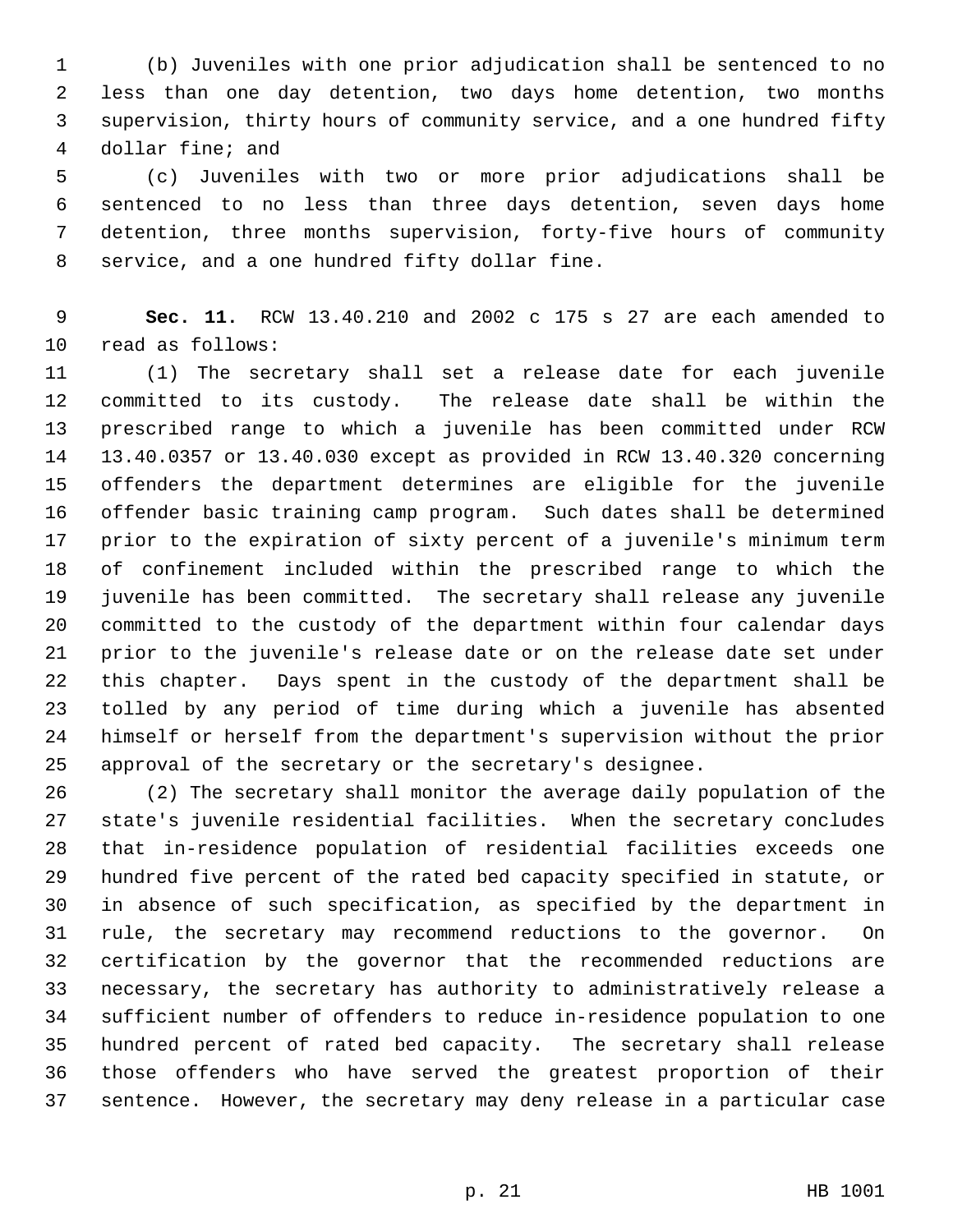at the request of an offender, or if the secretary finds that there is no responsible custodian, as determined by the department, to whom to release the offender, or if the release of the offender would pose a clear danger to society. The department shall notify the committing court of the release at the time of release if any such early releases have occurred as a result of excessive in-residence population. In no event shall an offender adjudicated of a violent offense be granted release under the provisions of this subsection.

 (3)(a) Following the release of any juvenile under subsection (1) of this section, the secretary may require the juvenile to comply with a program of parole to be administered by the department in his or her community which shall last no longer than eighteen months, except that in the case of a juvenile sentenced for rape in the first or second degree, rape of a child in the first or second degree, child molestation in the first degree, or indecent liberties with forcible compulsion, the period of parole shall be twenty-four months and, in the discretion of the secretary, may be up to thirty-six months when the secretary finds that an additional period of parole is necessary and appropriate in the interests of public safety or to meet the ongoing needs of the juvenile. A parole program is mandatory for offenders released under subsection (2) of this section and for offenders who receive a juvenile residential commitment sentence under 23 section 10 of this act. The decision to place an offender on parole shall be based on an assessment by the department of the offender's risk for reoffending upon release. The department shall prioritize available parole resources to provide supervision and services to offenders at moderate to high risk for reoffending.

 (b) The secretary shall, for the period of parole, facilitate the juvenile's reintegration into his or her community and to further this goal shall require the juvenile to refrain from possessing a firearm or using a deadly weapon and refrain from committing new offenses and may require the juvenile to: (i) Undergo available medical, psychiatric, drug and alcohol, sex offender, mental health, and other offense- related treatment services; (ii) report as directed to a parole officer and/or designee; (iii) pursue a course of study, vocational training, or employment; (iv) notify the parole officer of the current address where he or she resides; (v) be present at a particular address during specified hours; (vi) remain within prescribed geographical boundaries;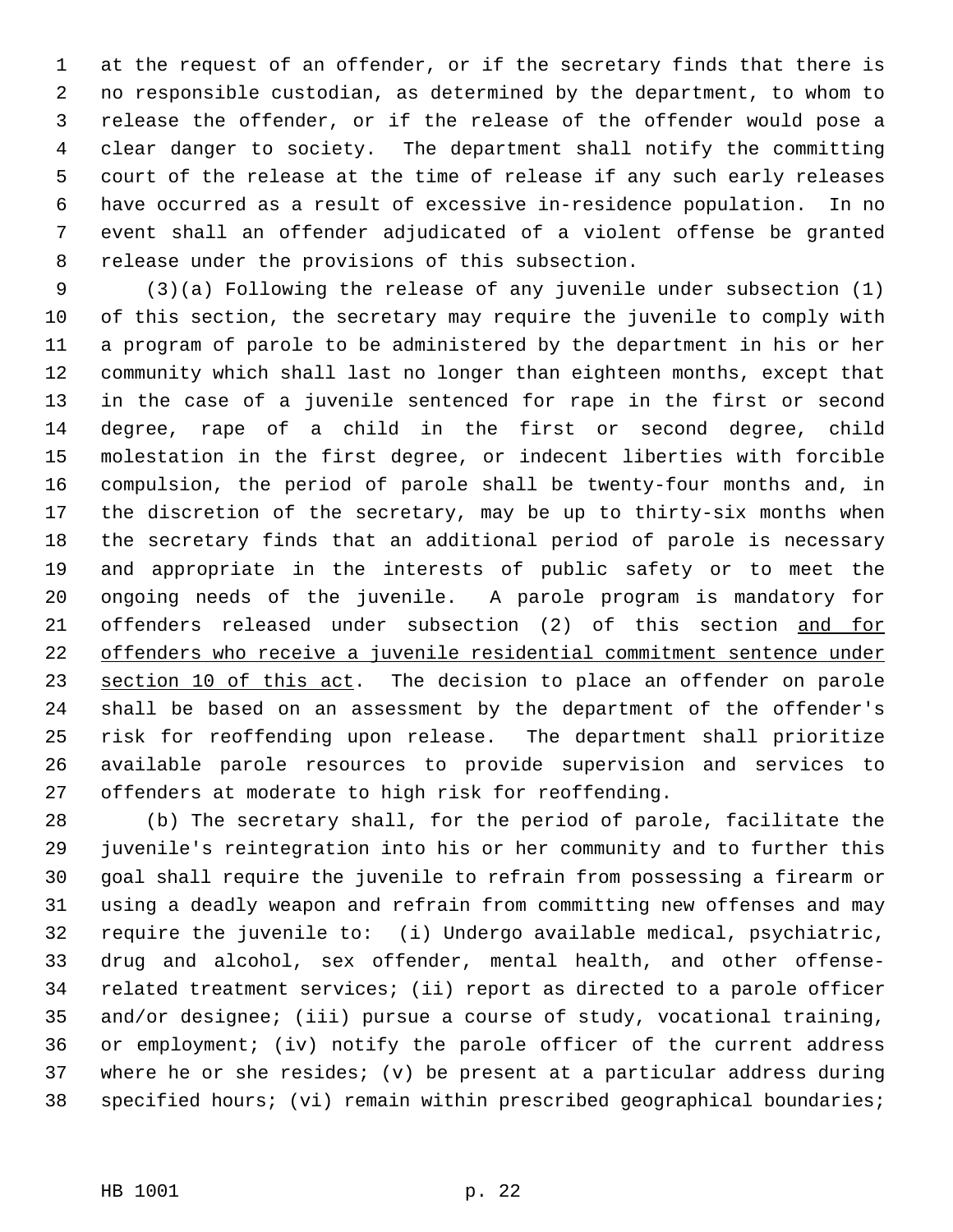(vii) submit to electronic monitoring; (viii) refrain from using illegal drugs and alcohol, and submit to random urinalysis when requested by the assigned parole officer; (ix) refrain from contact with specific individuals or a specified class of individuals; (x) meet other conditions determined by the parole officer to further enhance the juvenile's reintegration into the community; (xi) pay any court- ordered fines or restitution; and (xii) perform community restitution. Community restitution for the purpose of this section means compulsory service, without compensation, performed for the benefit of the community by the offender. Community restitution may be performed through public or private organizations or through work crews.

 (c) The secretary may further require up to twenty-five percent of the highest risk juvenile offenders who are placed on parole to participate in an intensive supervision program. Offenders participating in an intensive supervision program shall be required to comply with all terms and conditions listed in (b) of this subsection and shall also be required to comply with the following additional terms and conditions: (i) Obey all laws and refrain from any conduct that threatens public safety; (ii) report at least once a week to an assigned community case manager; and (iii) meet all other requirements imposed by the community case manager related to participating in the intensive supervision program. As a part of the intensive supervision program, the secretary may require day reporting.

 (d) After termination of the parole period, the juvenile shall be discharged from the department's supervision.

 (4)(a) The department may also modify parole for violation thereof. If, after affording a juvenile all of the due process rights to which he or she would be entitled if the juvenile were an adult, the secretary finds that a juvenile has violated a condition of his or her parole, the secretary shall order one of the following which is reasonably likely to effectuate the purpose of the parole and to protect the public: (i) Continued supervision under the same conditions previously imposed; (ii) intensified supervision with increased reporting requirements; (iii) additional conditions of supervision authorized by this chapter; (iv) except as provided in (a)(v) and (vi) of this subsection, imposition of a period of confinement not to exceed thirty days in a facility operated by or pursuant to a contract with the state of Washington or any city or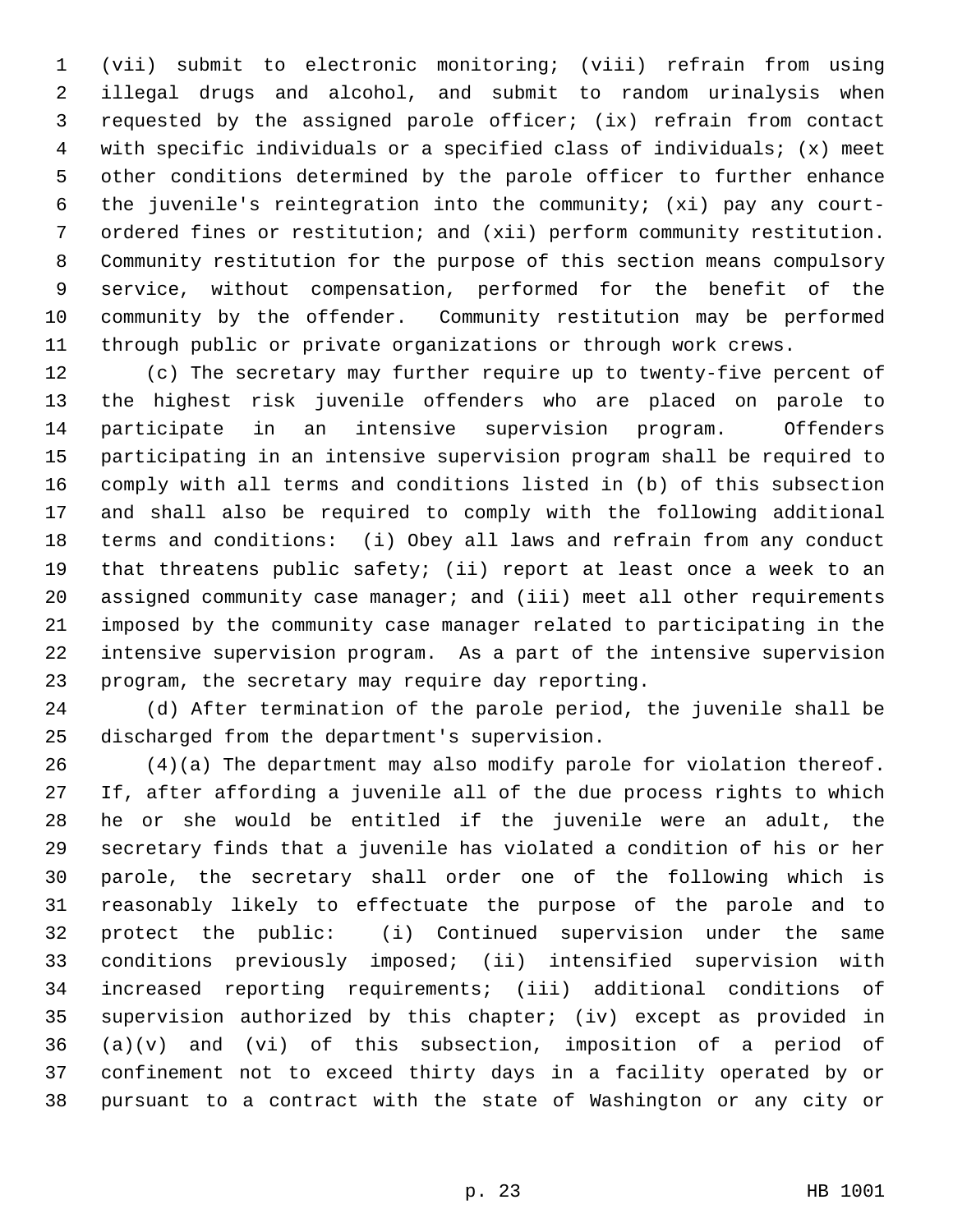county for a portion of each day or for a certain number of days each week with the balance of the days or weeks spent under supervision; (v) the secretary may order any of the conditions or may return the offender to confinement for the remainder of the sentence range if the offense for which the offender was sentenced is rape in the first or second degree, rape of a child in the first or second degree, child molestation in the first degree, indecent liberties with forcible compulsion, or a sex offense that is also a serious violent offense as defined by RCW 9.94A.030; and (vi) the secretary may order any of the conditions or may return the offender to confinement for the remainder of the sentence range if the youth has completed the basic training camp program as described in RCW 13.40.320.

 (b) If the department finds that any juvenile in a program of parole has possessed a firearm or used a deadly weapon during the program of parole, the department shall modify the parole under (a) of this subsection and confine the juvenile for at least thirty days. Confinement shall be in a facility operated by or pursuant to a contract with the state or any county.

 (5) A parole officer of the department of social and health services shall have the power to arrest a juvenile under his or her supervision on the same grounds as a law enforcement officer would be authorized to arrest the person.

 (6) If so requested and approved under chapter 13.06 RCW, the secretary shall permit a county or group of counties to perform functions under subsections (3) through (5) of this section.

 **Sec. 12.** RCW 9A.56.096 and 2003 c 53 s 77 are each amended to read as follows:

 (1) A person who, with intent to deprive the owner or owner's agent, wrongfully obtains, or exerts unauthorized control over, or by color or aid of deception gains control of personal property that is 31 rented  $((\theta \cdot r))_T$  leased, or loaned by written agreement to the person, is 32 guilty of theft of rental, leased,  $((e\mathbf{r}))$  lease-purchased, or loaned property.

 (2) The finder of fact may presume intent to deprive if the finder of fact finds either of the following:

 (a) That the person who rented or leased the property failed to return or make arrangements acceptable to the owner of the property or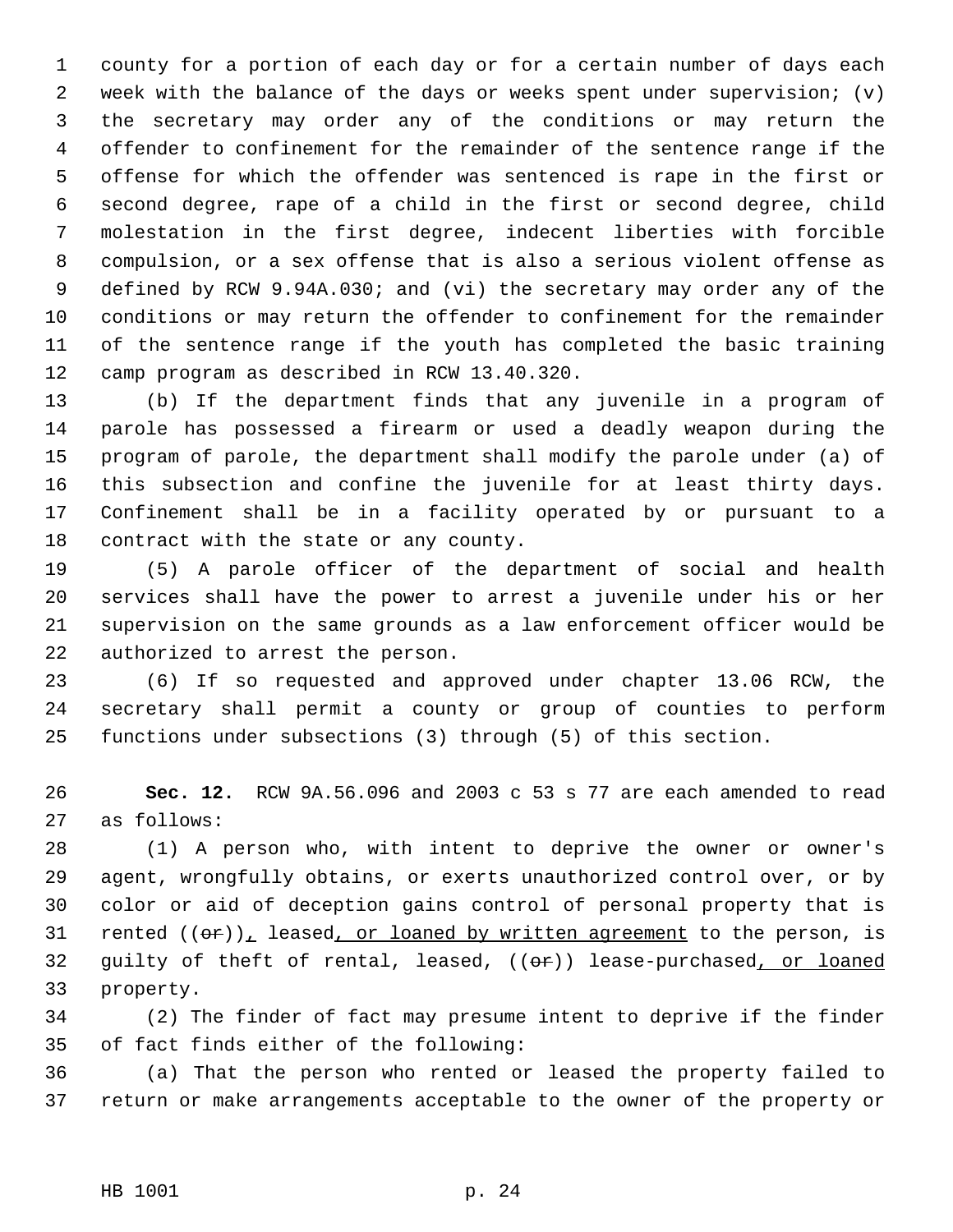the owner's agent to return the property to the owner or the owner's agent within seventy-two hours after receipt of proper notice following 3 the due date of the rental, lease,  $((e\mathbf{r}))$  lease-purchase, or loan agreement; or

5 (b) That the renter  $((\theta \hat{r}))_L$  lessee, or borrower presented identification to the owner or the owner's agent that was materially false, fictitious, or not current with respect to name, address, place of employment, or other appropriate items.

 9 (3) As used in subsection (2) of this section, "proper notice" 10 consists of a written demand by the owner or the owner's agent made 11 after the due date of the rental, lease, ((or)) lease-purchase, or loan 12 period, mailed by certified or registered mail to the renter  $((\theta \cdot \mathbf{r}))_L$ 13 lessee, or borrower at: (a) The address the renter  $((\theta \cdot \tau))_T$  lessee, or 14 borrower gave when the contract was made; or (b) the renter  $((\theta \cdot r))_T$ 15 lessee( $(\frac{1}{s})$ ), or borrower's last known address if later furnished in 16 writing by the renter, lessee, borrower, or the agent of the renter 17  $((e^*)_L$  lessee, or borrower.

18 (4) The replacement value of the property obtained must be utilized 19 in determining the amount involved in the theft of rental, leased,  $20$  (( $\Theta$ ) lease-purchased, or loaned property.

21 (5)(a) Theft of rental, leased,  $((e^p)^n)$  lease-purchased, or loaned 22 property is a class B felony if the rental, leased,  $((\theta \cdot \hat{r}))$  lease-23 purchased, or loaned property is valued at one thousand five hundred 24 dollars or more.

25 (b) Theft of rental, leased,  $((e^p))$  lease-purchased, or loaned 26 property is a class C felony if the rental, leased,  $((\theta \cdot \hat{r}))$  lease-27 purchased, or loaned property is valued at two hundred fifty dollars or 28 more but less than one thousand five hundred dollars.

29 (c) Theft of rental, leased,  $((e^*)$  lease-purchased, or loaned 30 property is a gross misdemeanor if the rental, leased,  $((\theta \cdot \mathbf{r}))$  lease-31 purchased, or loaned property is valued at less than two hundred fifty 32 dollars.

 (6) This section applies to rental agreements that provide that the renter may return the property any time within the rental period and pay only for the time the renter actually retained the property, in 36 addition to any minimum rental fee, to lease agreements,  $((and))$  to lease-purchase agreements as defined under RCW 63.19.010, and to vehicles loaned to prospective purchasers borrowing a vehicle by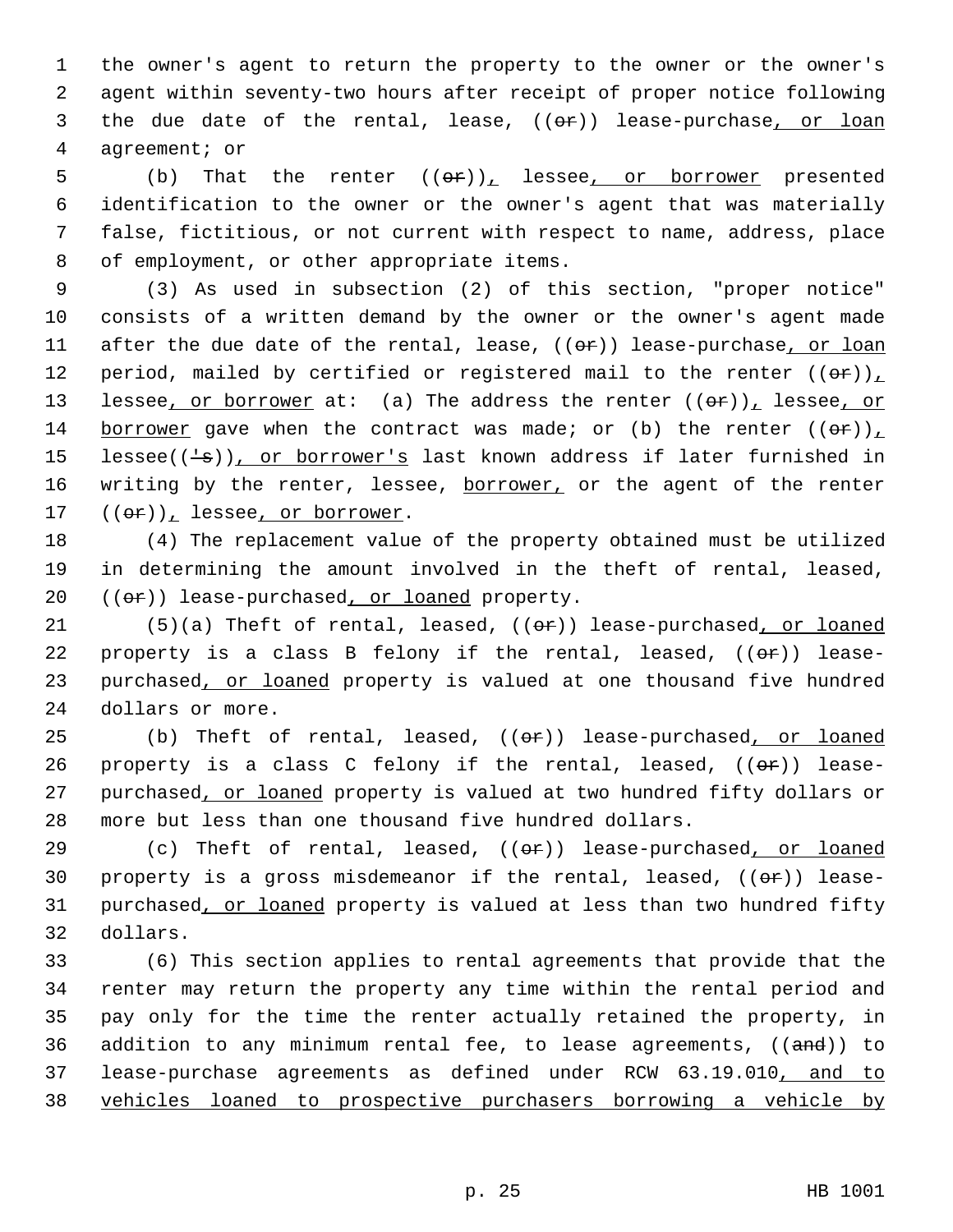written agreement from a motor vehicle dealer licensed under chapter 2 46.70 RCW. This section does not apply to rental or leasing of real property under the residential landlord-tenant act, chapter 59.18 RCW.

 NEW SECTION. **Sec. 13.** A new section is added to chapter 9.94A RCW to read as follows:

 (1) Any person who makes or mends, or causes to be made or mended, or have in his or her possession any implement listed in subsection (2) of this section, that is adapted, designed, or commonly used for the commission of burglary or motor vehicle related theft, under circumstances evincing an intent to use or employ, or allow the same to be used or employed, in the commission of a burglary or motor vehicle related theft, or knowing that the same is intended to be so used, is guilty of making or having burglar tools or motor vehicle theft tools.

 (2) The following tools are considered prohibited implements: Slim jim, false master key, master purpose key, altered or shaved key, trial or jiggler keys, slide hammer, lock puller, picklock, bit, nippers, any other implement shown by facts and circumstances that is intended to be used in the commission of a burglary or motor vehicle related theft, or knowing that the same is intended to be so used. A person who uses the tools listed in this subsection is guilty of making or having burglar tools or motor vehicle theft tools.

 (3) For the purposes of this section, the following definitions apply:

 (a) "False master" or "master key" is any key or other device made or altered to fit locks or ignitions of multiple vehicles, or vehicles other than that for which the key was originally manufactured.

 (b) "Altered or shaved key" is any key so altered, by cutting, filing, or other means, to fit multiple vehicles or vehicles other than the vehicles for which the key was originally manufactured.

 (c) "Trial keys" or "jiggler keys" are keys or sets designed or altered to manipulate a vehicle locking mechanism other than the lock for which the key was originally manufactured.

 (4) It shall be prima facie evidence of circumstances evincing an intent to use for commission of a burglary or motor vehicle related theft for a person to be in possession of multiple vehicle keys or altered vehicle keys unless such person is a bona fide locksmith or an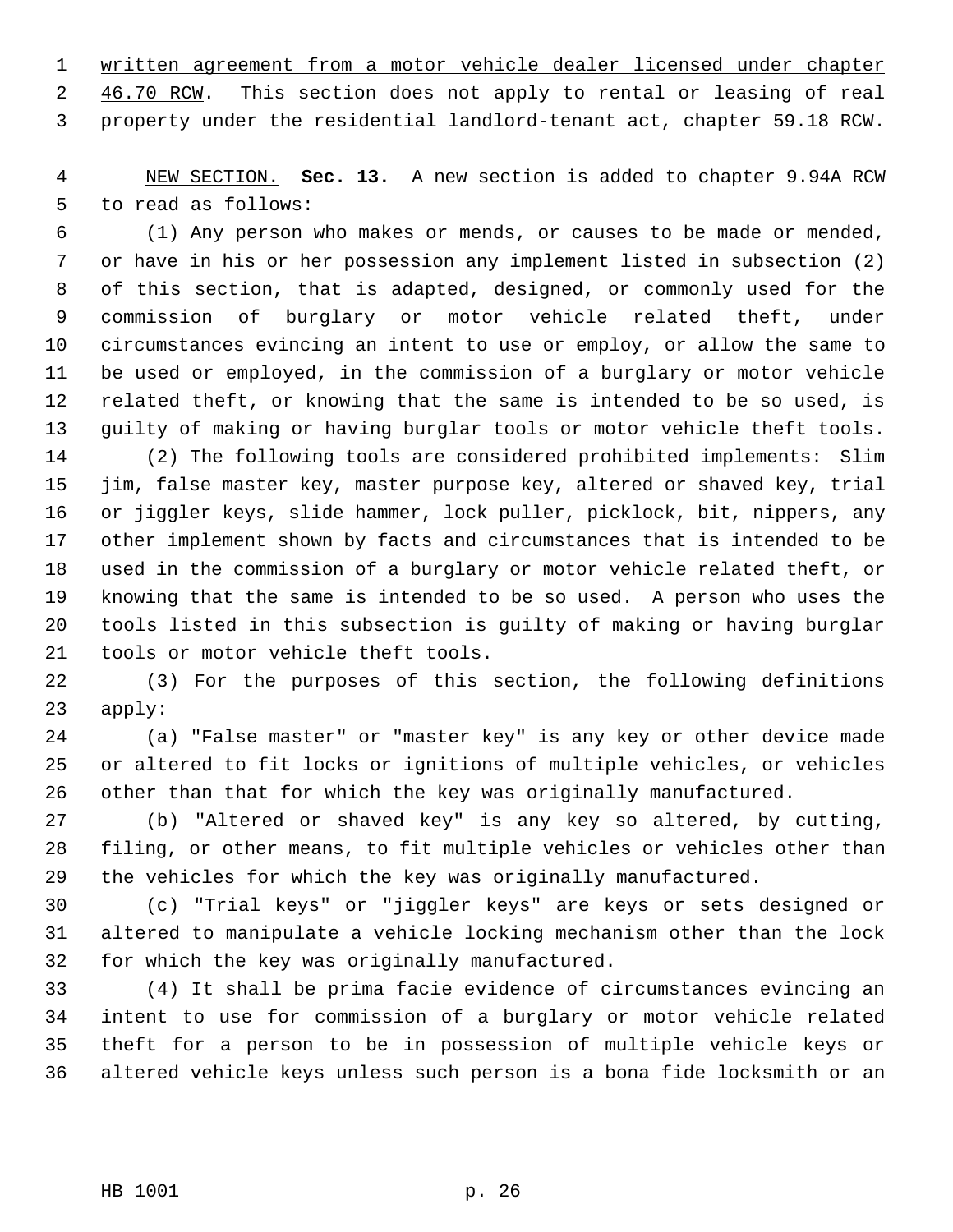employee of a motor vehicle dealer licensed under chapter 46.70 RCW or other position for which the possession of such keys is required in the performance of their duties.

 (5) Making or having burglar or motor vehicle theft tools is a gross misdemeanor.

 NEW SECTION. **Sec. 14.** (1) The Washington auto theft prevention authority is established. The authority shall consist of the following members:

 (a) The chief of the Washington state patrol, or the chief's designee;

 (b) Two police chiefs to be selected by the Washington association of sheriffs and police chiefs;

 (c) Two sheriffs to be selected by the Washington association of sheriffs and police chiefs;

 (d) One prosecuting attorney to be selected by the Washington 16 association of prosecuting attorneys;

 (e) A representative from the insurance industry who is responsible for writing property and casualty liability insurance in the state of Washington, selected by the governor;

 (f) A representative from the automobile dealer industry or the industry representing automobile repair facilities, selected by the 22 governor; and

(g) One member of the general public, appointed by the governor.

 (2) In addition, the authority may, where feasible, consult with other governmental entities or individuals from the public and private sector in carrying out its duties under this section.

 NEW SECTION. **Sec. 15.** (1) The Washington auto theft prevention authority shall initially convene at the call of the chief of the Washington state patrol, or the chief's designee, no later than the third Monday in January 2008. Subsequent meetings of the authority shall be at the call of the chair or seven members.

 (2) The authority shall annually elect a chairperson and other such officers as it deems appropriate from its membership.

 (3) Members of the authority shall serve terms of four years each on a staggered schedule to be established by the first authority. For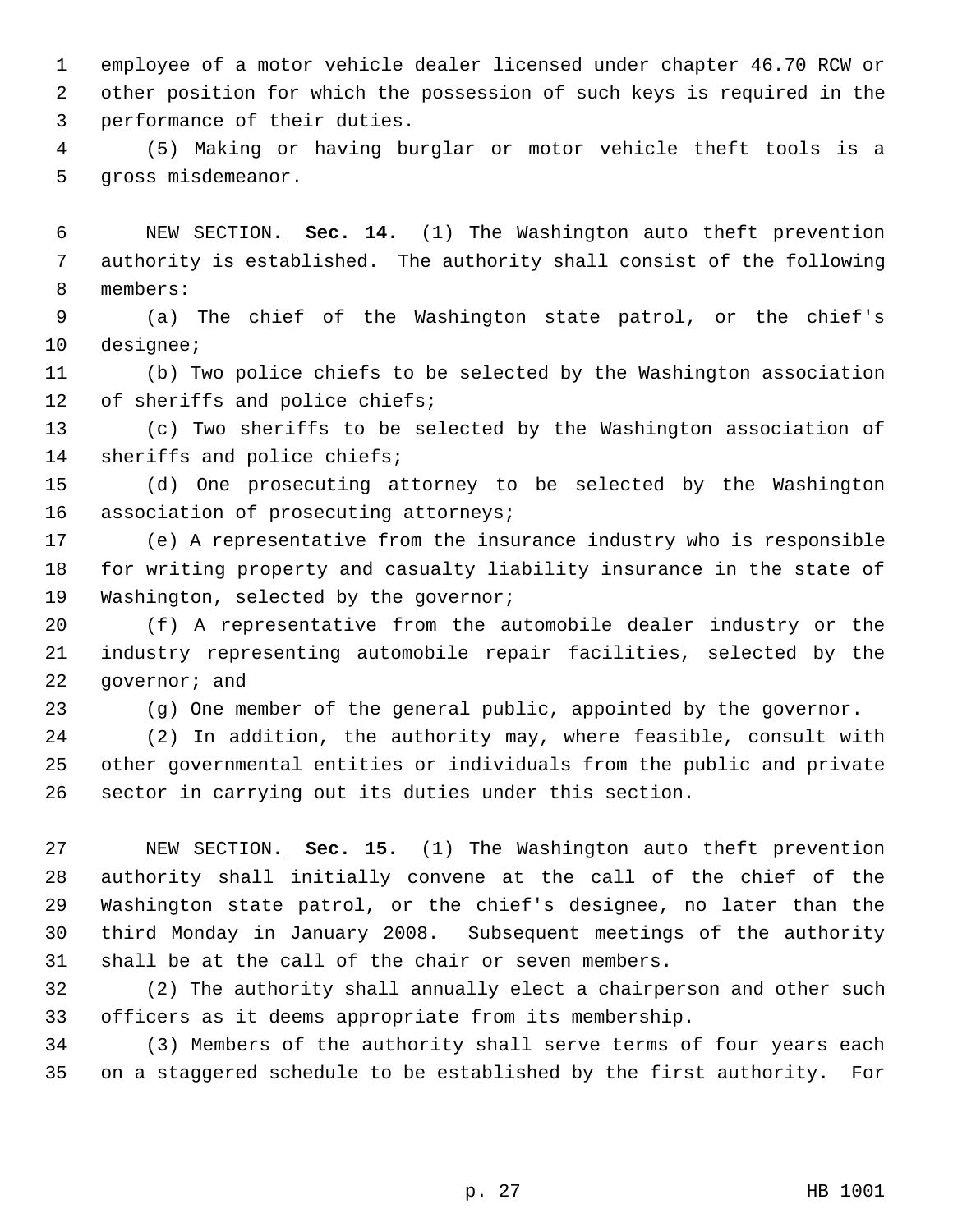purposes of initiating a staggered schedule of terms, some members of the first authority may initially serve two years and some members may initially serve four years.

 NEW SECTION. **Sec. 16.** (1) The Washington auto theft prevention authority may obtain or contract for staff services, including an executive director, and any facilities and equipment as the authority requires to carry out its duties.

 (2) The director may enter into contracts with any public or private organization to carry out the purposes of this section and sections 14, 15, and 17 through 21 of this act.

 (3) The authority shall review and make recommendations to the legislature and the governor regarding motor vehicle theft in Washington state. In preparing the recommendations, the authority shall, at a minimum, review the following issues:

 (a) Determine the scope of the problem of motor vehicle theft, including particular areas of the state where the problem is the greatest;

 (b) Analyze the various methods of combating the problem of motor vehicle theft;

(c) Develop and implement a plan of operation; and

(d) Develop and implement a financial plan.

 (4) The authority shall annually report its activities, findings, and recommendations during the preceding year to the legislature by December 31st.

 NEW SECTION. **Sec. 17.** The Washington auto theft prevention authority may solicit and accept gifts, grants, bequests, devises, or other funds from public and private sources to support its activities.

 NEW SECTION. **Sec. 18.** The governor may remove any member of the Washington auto theft prevention authority for cause including but not limited to neglect of duty, misconduct, malfeasance or misfeasance in office, or upon written request of two-thirds of the members of the authority under this chapter. Upon the death, resignation, or removal of a member, the governor shall appoint a replacement to fill the remainder of the unexpired term.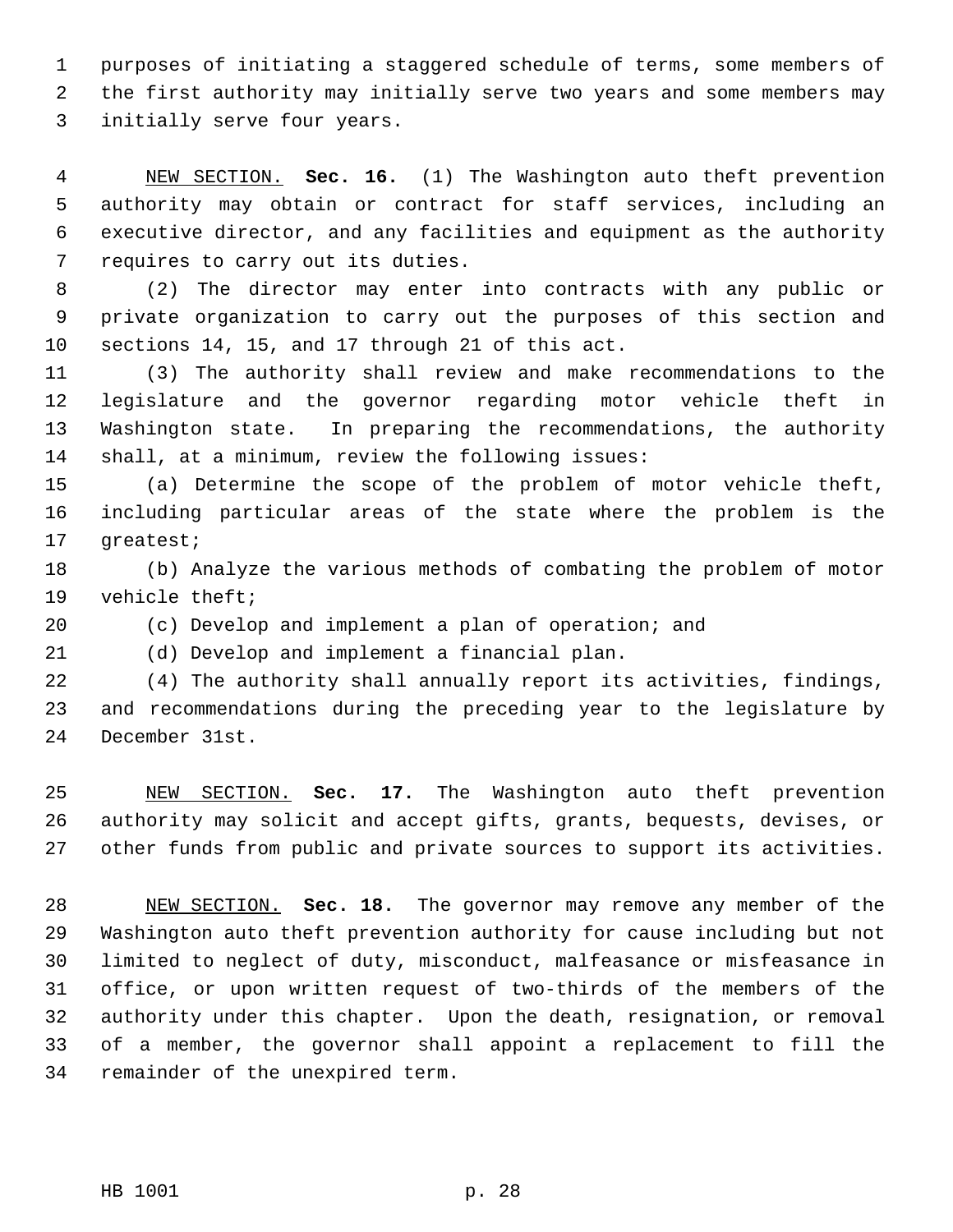NEW SECTION. **Sec. 19.** Members of the Washington auto theft prevention authority who are not public employees shall be compensated in accordance with RCW 43.03.250 and shall be reimbursed for travel expenses incurred in carrying out the duties of the authority in accordance with RCW 43.03.050 and 43.03.060.

 NEW SECTION. **Sec. 20.** Any member serving in their official capacity on the Washington auto theft prevention authority, or either their employer or employers, or other entity that selected the members to serve, are immune from a civil action based upon an act performed in good faith.

 NEW SECTION. **Sec. 21.** (1) The Washington auto theft prevention authority account is created in the custody of the state treasurer. All receipts from gifts, grants, bequests, devises, or other funds from public and private sources to support its activities must be deposited into the account. Expenditures from the account may be used only for purposes of this act. Only the director of the authority or the director's designee may authorize expenditures from the account. The account is subject to allotment procedures under chapter 43.88 RCW, but an appropriation is not required for expenditures.

 (2) The authority shall allocate moneys in the account to public agencies for the purpose of establishing, maintaining, and supporting programs that are designed to prevent motor vehicle theft, including:

 (a) Financial support to prosecution agencies to increase the effectiveness of motor vehicle theft prosecution;

 (b) Financial support to a unit of local government or a team consisting of units of local governments to increase the effectiveness 27 of motor vehicle theft enforcement;

 (c) Financial support for the procurement of equipment and technologies for use by law enforcement agencies for the purpose of enforcing motor vehicle theft laws; and

 (d) Financial support for programs that are designed to educate and assist the public in the prevention of motor vehicle theft.

 (3) The costs of administration shall not exceed ten percent of the moneys in the account in any one year so that the greatest possible portion of the moneys available to the authority is expended on combating motor vehicle theft.